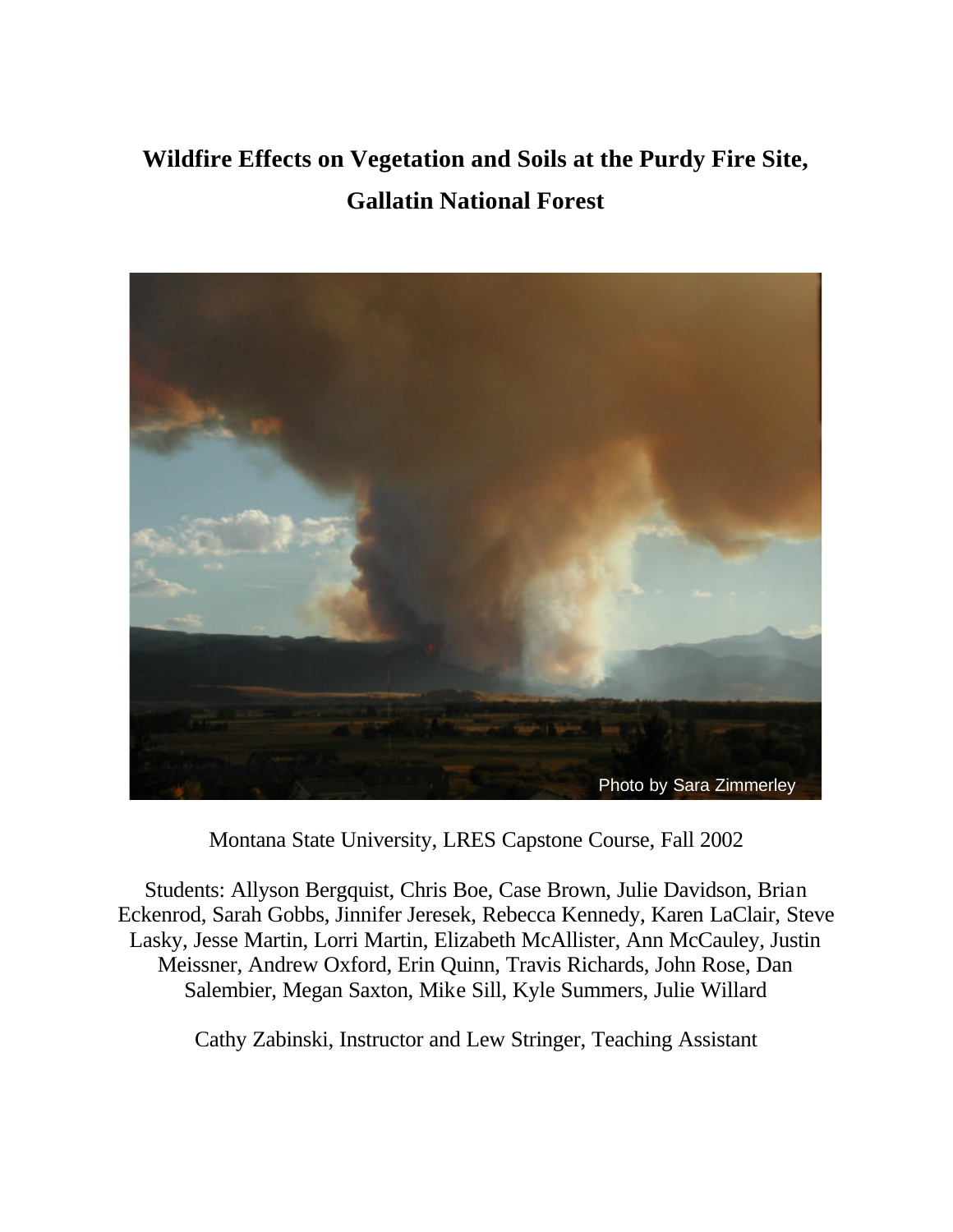# **Table of Contents**

| Introduction. 1                                                                                                                                                                                                                |  |  |  |  |                |
|--------------------------------------------------------------------------------------------------------------------------------------------------------------------------------------------------------------------------------|--|--|--|--|----------------|
| Field Data reserve that the contract of the contract of the contract of the contract of the contract of the contract of the contract of the contract of the contract of the contract of the contract of the contract of the co |  |  |  |  | $\overline{4}$ |
| Soil Chemistry 7                                                                                                                                                                                                               |  |  |  |  |                |
|                                                                                                                                                                                                                                |  |  |  |  | 11             |
|                                                                                                                                                                                                                                |  |  |  |  | 14             |
|                                                                                                                                                                                                                                |  |  |  |  | 21             |
|                                                                                                                                                                                                                                |  |  |  |  | 29             |
| References.                                                                                                                                                                                                                    |  |  |  |  | 32             |
| Acknowledgements and Class Participants (and the contract of the contract of the contract of the contract of the contract of the contract of the contract of the contract of the contract of the contract of the contract of t |  |  |  |  | 34             |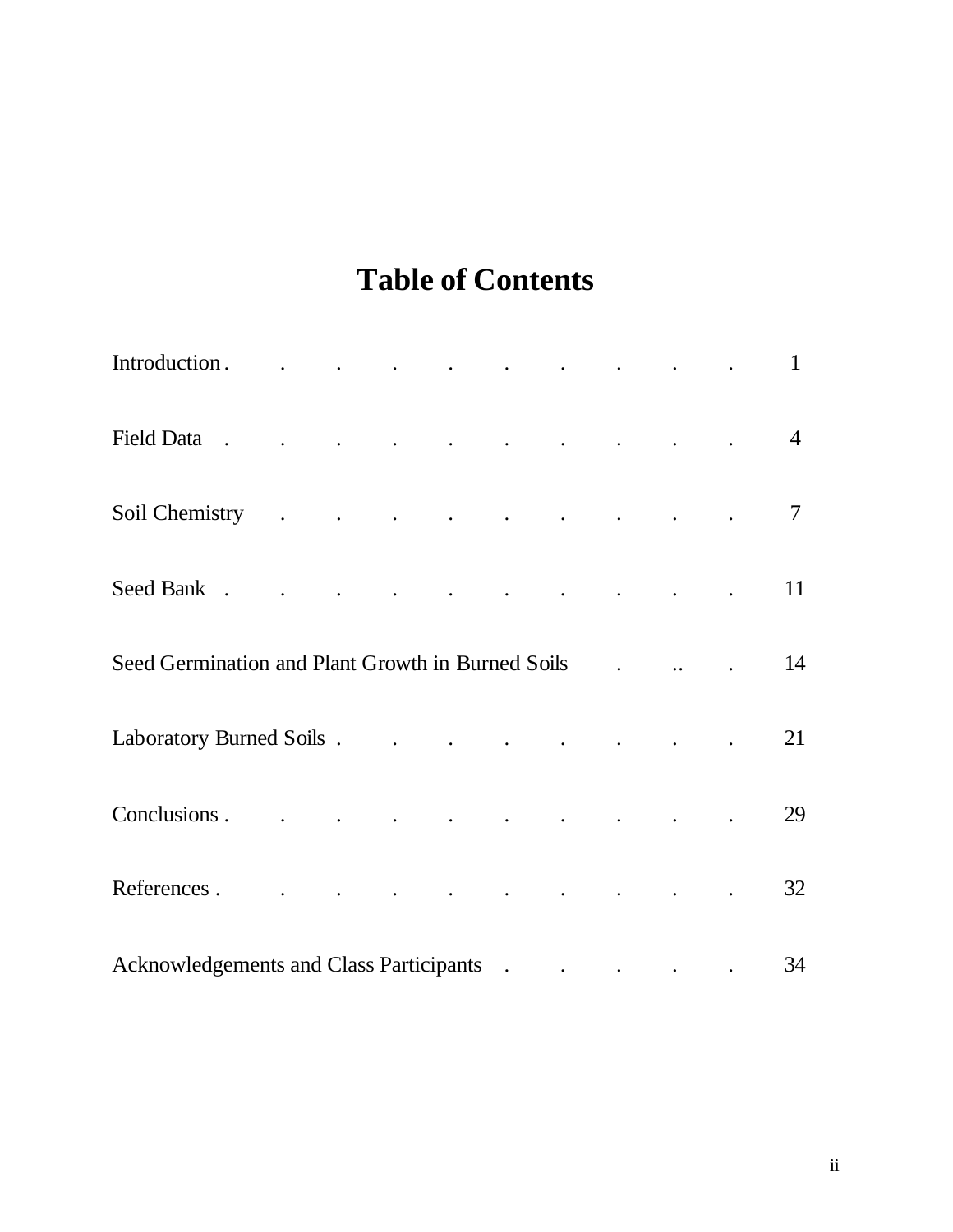## **Introduction**

Wildland fire is a necessary process for sustaining a healthy and dynamic ecosystem. However, due to the expansion of human settlements into wildland areas of the western United States, fire suppression has become a necessary forest management tool. Fire suppression results in an increase in understory fuels, which combined with recent climatic conditions, have triggered extreme wildfire seasons. Pre-fire conditions play a key role in the effects of wildfires. Fuel load can influence burn intensity and, in turn, the degree of soil heating (Hungerford et al. 1990).

Fire effects on soils and subsequent site productivity are related to both the primary effects of combustion and soil heating, and secondary effects of post-fire erosion. The degree of organic matter combustion has a two-fold effect on the post-fire ecosystem, and may be the primary variable in determining post-fire effects across a landscape. Many effects on soil physical, chemical, and biological properties are related to the amount of organic matter (OM) consumed and temperatures reached within the soil. The incineration of the organic layer is directly related to increases in mineral nitrogen, available phosphorous, and other macro- and micronutrients (Hungerford et al. 1990).

Soil nitrate levels in burned soils are of key interest due to their biological importance for plant growth and microbial activity. Rapid mineralization of organic matter during combustion typically results in an increase in plant-available nitrogen (Raison 1979), however with increasing temperatures, nutrients can also be lost through volatilization (Blank et al. 1998). Plant and microbial uptake, surface erosion, and leaching of water-soluble nutrients typically reduce nitrate levels to pre-burn conditions within one year of the burn (Andreu et al. 1996).

Fire effects on vegetation depend on fire intensity (the amount of heat energy produced by a fire), the season of burning, and vegetation type (Hungerford et al. 1990). While certain forest species depend on fire for regeneration, the revegetation potential of other species depends on the maximum temperatures reached within the soil profile during a fire, which affects both established roots and the soil seed bank. The seed bank includes viable, ungerminated seeds stored either in the surface litter layer or within the mineral soil. Damage to the seed bank as well as the extensive loss of aboveground biota may be detrimental to system recovery following a fire.

1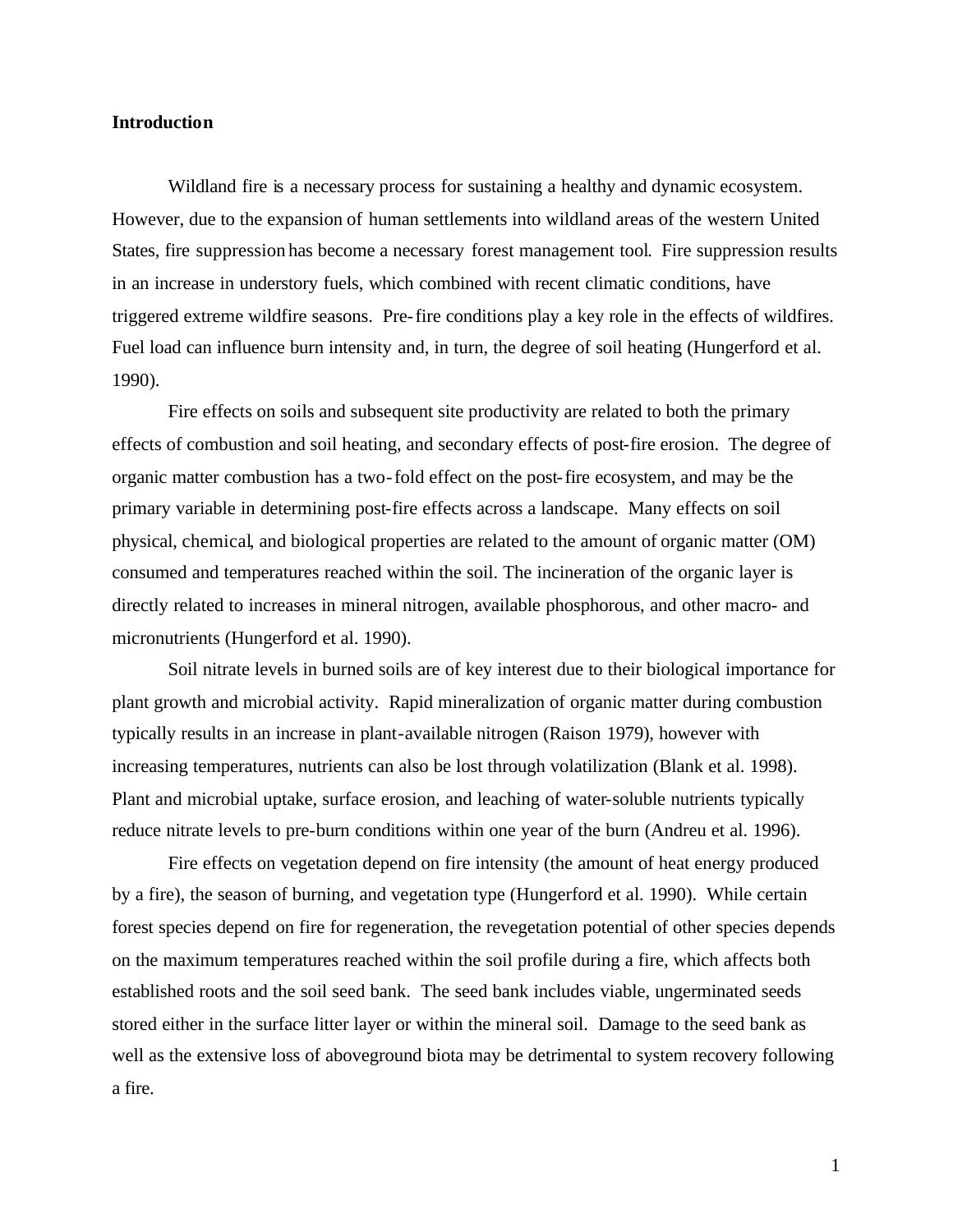Soil moisture content and the duration of the fire influence post-fire system responses. Although a natural property in some soils, a hydrophobic (water-repellent) layer is a common result of wildfire. Organic matter accumulates on the soil surface between fire intervals, and in many systems this natural organic matter accumulation and decomposition can produce a naturally hydrophobic layer below the litter layer. During a fire, the combination of combustion and heat transfer produces steep temperature gradients in soil layers, which can result in the formation of hydrophobic soil layers (DeBano 2000). Development of post-fire management strategies must address the presence or absence of a hydrophobic layer, because of the direct relationship between hydrophobicity and post-fire ecosystem responses, such as vegetation establishment and the degree of soil erosion.

Many factors determine how the environment will react to disturbance: fire-severity, nutrient availability, both native and non-native species colonization, and land management intervention. To study the effects of wildfire on soils and vegetation, the LRES Capstone course focused on a nearby wildfire site on and adjacent to Gallatin National Forest lands. The Purdy Creek fire burned from Sept.  $26<sup>th</sup>$  through October 4th, 2001, burning just over 5000 acres approximately 20 miles south of Bozeman, Montana. On September  $27<sup>th</sup>$ , 2001 the fire burned over 3000 acres. The Forest Service attributed this fire to three years of drought, high winds, and a lightning ignition. This site is of particula r ecological importance due to the rare and pure population of Westslope Cutthroat Trout that inhabit Wilson Creek, which runs through the area. The vegetation is predominately lodgepole pine (*Pinus contorta*) forest with patchy grassland understory composed of huckleberry (*Vaccinium* sp.), twinflower (*Linnaea borealis*), and pinegrass (*Calamagrostis rubescens*). The soils in the area are Typic Cryochrepts.

Our study has three main objectives:

- 1. To measure wildfire effects on soil and vegetation one-year post burn.
- 2. To test the effects of burned soil on seed germination, plant establishment, and plant growth.
- 3. To measure soil temperatures across a soil profile with contrasting burn types, in the laboratory.

We selected two field sites within the Purdy Creek Fire area: Wilson and Cabin. The Wilson site is located just above the West Fork of Wilson Creek and has a cobbly loam soil. The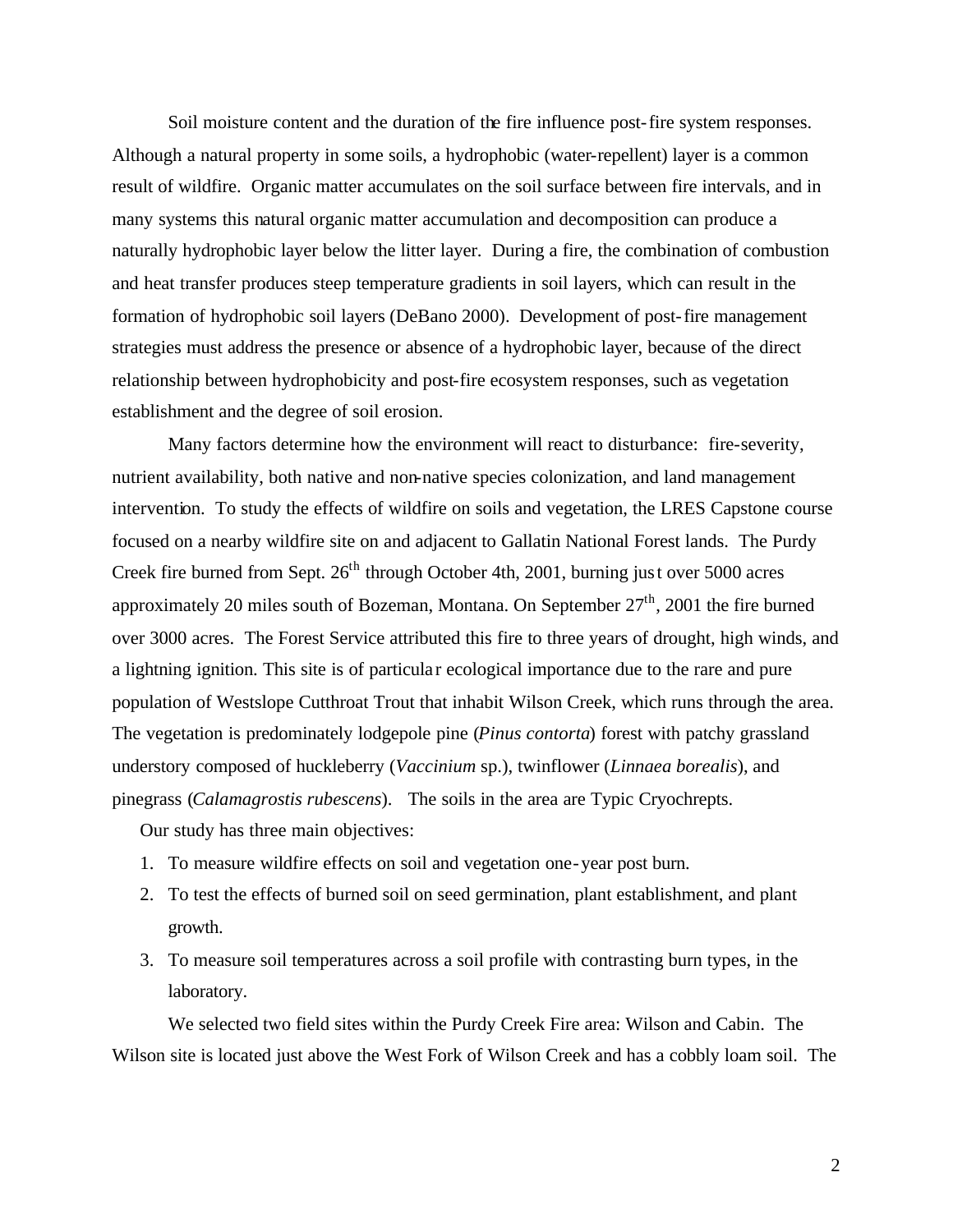Cabin site is located adjacent to the Little Bear Gallatin National Forest Service cabin and has a cobbly sandy loam soil.



Figure 1. Severely burned site



Figure 2. Moderately burned site

When discussing wildfire, the terms severity and intensity are often used with varying definitions. We defined intensity as the amount of heat energy produced by a fire, and severity as the degree of effects of fire on ecosystem properties. Fire intensity measurements were not within the scope of this project.

Each site was divided into 3 categories of burn severity: severe, moderate and unburned. The severely burned sites had 100% tree mortality, no needles, lichens, or mosses on trees, and no remaining vegetative ground cover (Figure1). Moderately burned areas also had trees killed by fire, but some needles, mosses and lichens remained, and there was some remaining vegetative ground cover (Figure 2).

Field data was collected during the last week of August 2002, at the Purdy fire site. At

both the Cabin and Wilson sites, we laid a 100-m transect across each of the three burn types. Ten quadrats, 1 m by ½ m, were randomly placed along each transect. Plant and soil data was collected from within each of the quadrats. Parameters measured include soil and vegetation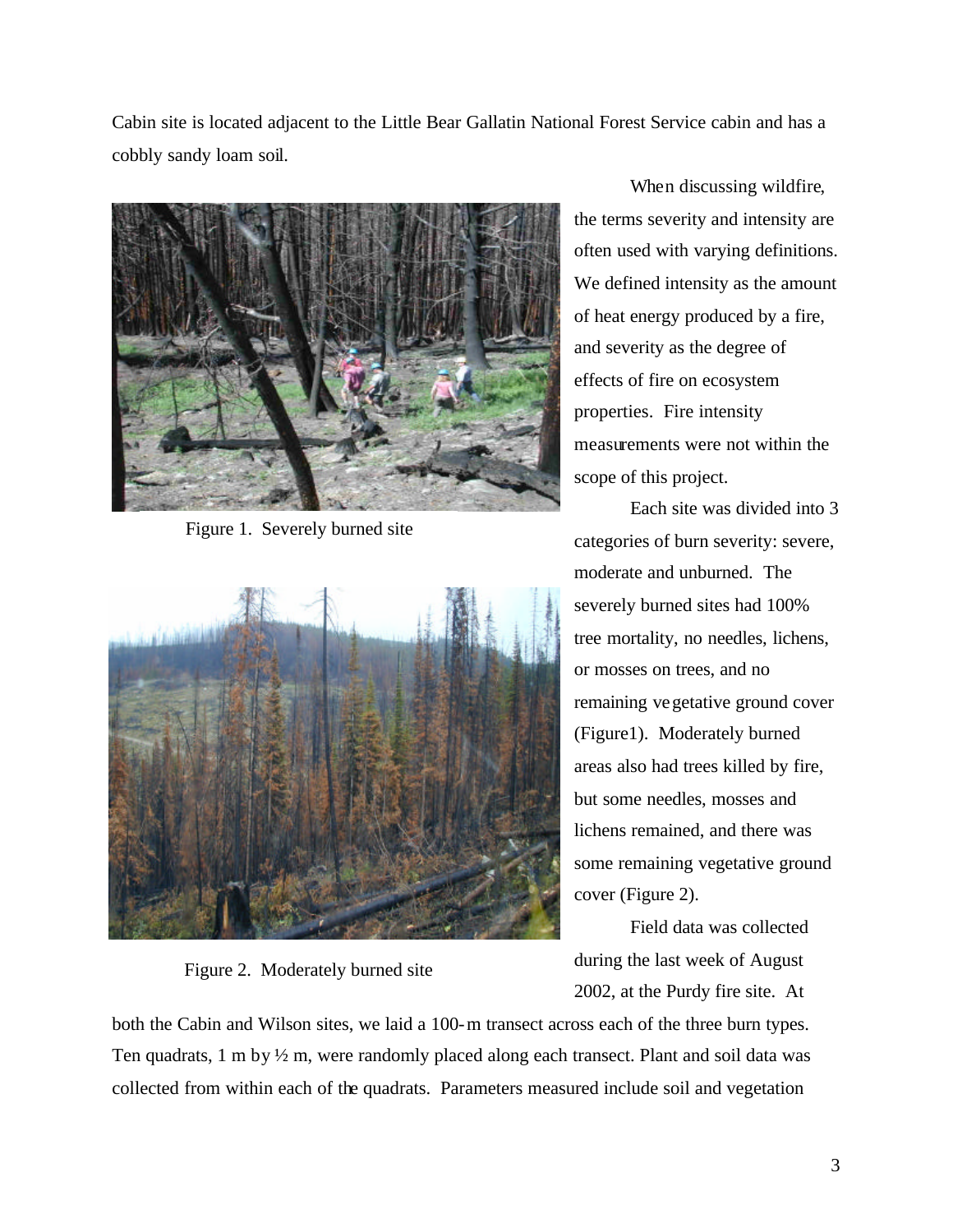characteristics and ground cover. Soil samples were also taken from just outside three quadrats on each transect for soil nutrient testing and plant growth studies.

## **Field Data**

#### *Field Data Methods*

Soil characteristics measured included evidence of erosion (rill formation), hydrophobicity, and depth to the hydrophobic layer. Erosion was measured by the visual appearance of rill formation. Hydrophobicity was calculated by water infiltration rates, with infiltration time greater than 5 seconds indicating a hydrophobic layer. Ground cover was measured by visually estimating the percent of vegetation, rock, and bare ground within a quadrat. Cover classes were categorized into six classes:  $0 =$  none,  $1 =$  trace  $(0-1\%)$ ,  $2 = 1-10\%$ ,  $3 = 11-25\%, 4 = 26-50\%, 5 = 50-100\%$ . The depth of the litter layer, or surface organic matter, was measured at five points within each quadrat, and average surface organic matter depth was calculated for each quadrat. All plant species within each quadrat were identified and stem densities counted. Diversity was measured using the Simpson's Diversity Index, which incorporates both species richness (the number of species present) and their evenness of distribution. Simpson's Diversity Index was calculated using the following formula:

$$
D=\frac{1}{{\left| {{p_i}} \right|}^2}
$$

where p is the proportional density of each species present, calculated as the stem density of each species divided by the total stem density of the quadrat. The field data is presented in box and whisker plots (Figures 3-6), which describe the variance found within the data. The box within the graph contains 50% of the data, and the bar within the box represents the median value of the data set. Whiskers are the minimum and maximum values excluding the outliers, which are indicated as symbols in each chart.

#### *Field Data Results and Discussion*

Rill formation was present in all of the moderately burned quadrats and 100% of the moderately burned quadrats at the Wilson site. The unburned Wilson site was level and thickly vegetated with a dense surface organic matter, and no rill formation was documented. At the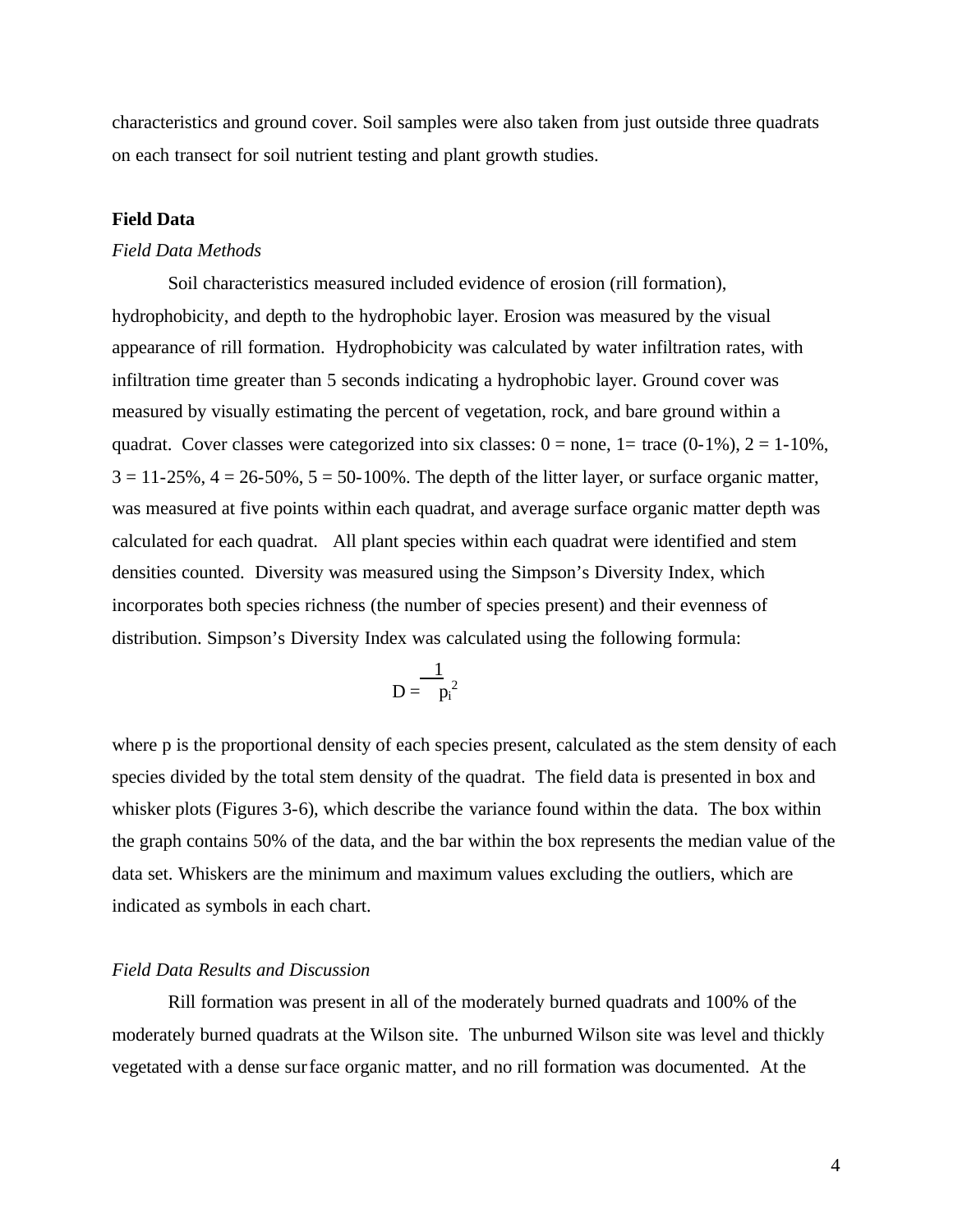Cabin site, 20% of the unburned quadrats and 90% of both the moderate and severely burned quadrats had either slight or moderate rill formation.

Hydrophobicity was measured because of its link to erosion. Hydrophobic layers are water-repellent layers of variable thickness and spatial continuity that are sometimes present after a fire. This layer forms when heat produced by the burning of surface organic matter



Figure 3. Depth of Hydrophobic Layer

volatilizes organic substances, which then move downward into the soil until they reach cooler soil layers, causing them to condense. Fire temperature and duration along with soil properties such as texture, water content, amount of OM, and the soil-plant environment all affect the extent of hydrophobic formation (DeBano et al. 1976). For all but the unburned Wilson quadrats, hydrophobicity

was present and showed a high amount of variance with severity within each site (Figure 3). The unburned transect in the Wilson site is represented by an outlier, because soils along the transect



were saturated, precluding possible measurements in all but one sample. Because hydrophobicity was present in the Cabin unburned soils, along with all moderately and severely burned soils, it is not possible to differentiate whether hydrophobicity is naturally occurring or induced by fire.

Surface organic matter, the litter layer on top of the mineral soil horizons, was measured because of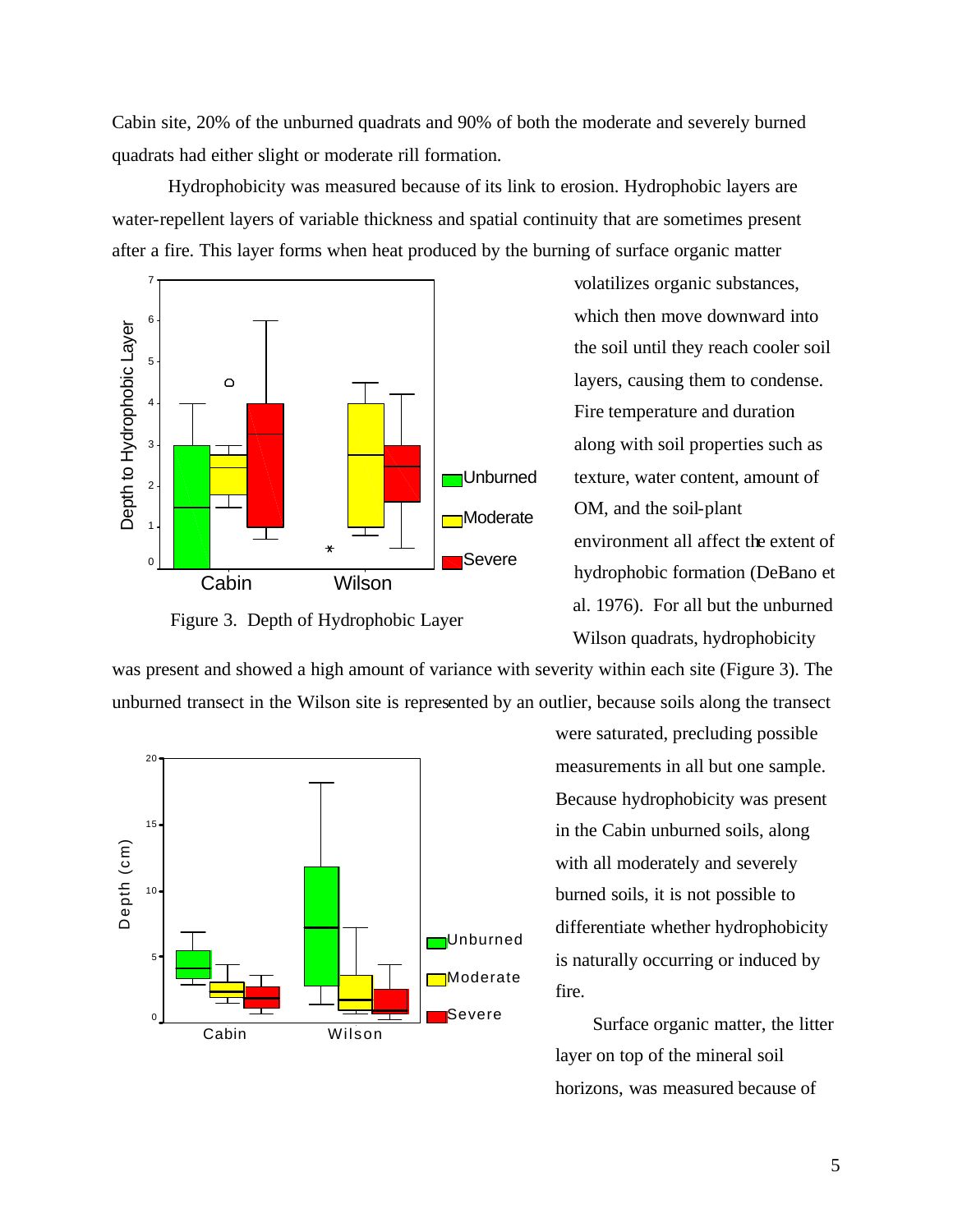its important role in the ecosystem. The litter layer regulates soil microclimates. It serves as a large storage area of nutrients and viable seeds, and reduces erosion thereby protecting valuable soil resources. Surface organic matter was much higher in the unburned sites than in either moderately or severely burned sites (Figure 4).

The unburned transect in the Cabin site represents the variability found in the depth of surface organic matter in the field. Vegetation cover was greater in the unburned than the burned areas for both sites (Figure 5). The unburned Cabin site had a median cover of 76%, while the unburned Wilson area had a 70% median cover.

In the moderately burned Cabin site there was a decrease in cover to four percent, while



Figure 5: Vegetation cover

the moderately burned Wilson, severe Wilson and severe Cabin sites all have a median of cover of zero percent with only a few sample points having a value greater then zero. All sampled data excluding the outliers lay upon the median bar. Low vegetation cover is a concern because this reduction increases susceptibility to erosion.

The species that were present in the burned areas are represented in

Table 1. *Arnica diversifolia* was the only species present in all four burned areas, *Carex* was found only in a moderately burned area, and a *Vaccinium* species was present in three of the burned areas.

| <b>Moderate</b>       | <b>Severe</b>                      |  |  |
|-----------------------|------------------------------------|--|--|
| <b>Wilson</b>         | <b>Wilson</b>                      |  |  |
| Winter wheat          | Winter wheat                       |  |  |
| Arnica diversifolia   | Arnica diversifolia                |  |  |
| Vaccinium scoparium   | Vaccinium membranaceum             |  |  |
| (grouse whortleberry) | (mountain huckleberry)             |  |  |
| Cabin                 | Cabin                              |  |  |
| Carex spp. (sedge)    | Epilobium angustifolium (fireweed) |  |  |
| Arnica diversifolia   | Arnica diversifolia                |  |  |
| Vaccinium scoparium   | Spirea betulifolia                 |  |  |
| (grouse whortleberry) | (birch-leaved spirea)              |  |  |

Table 1. Species with highest percent cover in burned areas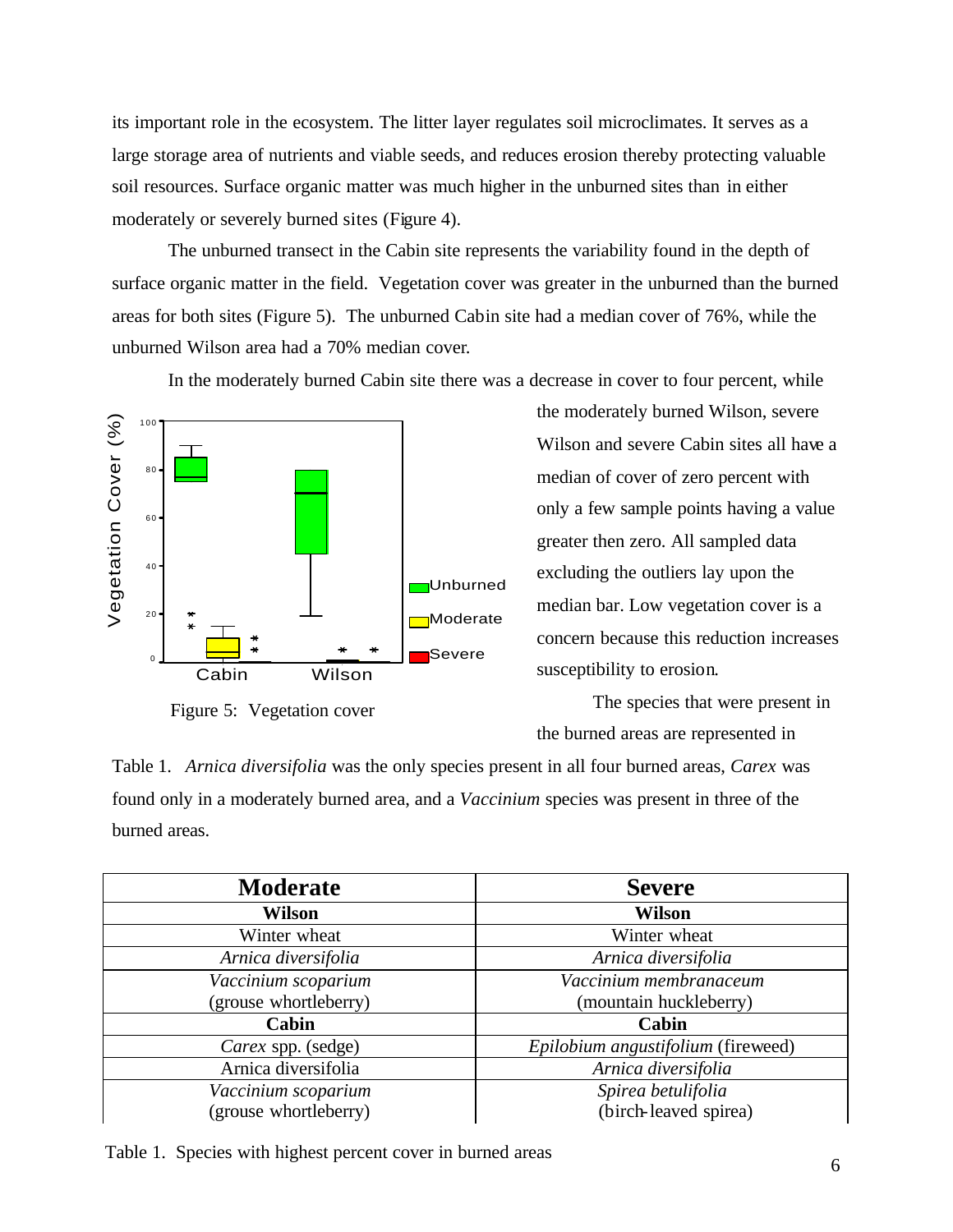All the species listed had less than 1% cover in the burned areas excluding *Carex,* which had only 1.6 % cover. To reduce post-fire erosion, winter wheat was aerially seeded at the Wilson site, however cover by winter wheat was also less than 1% in all quadrats.

Species richness was greater in the unburned than the burned areas, with little difference between the moderate and severely burned areas (Figure 6a). Species diversity (which incorporates richness and evenness) was significantly greater in the unburned area than in burned areas, with again no difference between the moderate and severely burned (Figure 6b).



#### **Soil Chemical Analysis**

Although studies agree that the soil matrix is affected by increasing fire intensities, the amount of alteration is highly variable and relatively short-lived. The chemical and physical changes induced by fire have immediate and long-term effects on the surrounding ecosystems. Using literature reviewed we formulated hypotheses for seven soil parameters, sampled one year post fire. The parameters are pH, electrical conductivity (EC), organic matter (OM), ammonium  $(NH_4^+)$ , nitrate  $(NO_3^-)$ , phosphorus (P), and potassium  $(K^+)$ . We hypothesized that the concentration of  $NH_4^+$ , P, and K would be higher in the moderately and severely burned transects, as compared to the unburned, and that pH and EC levels would increase. In addition,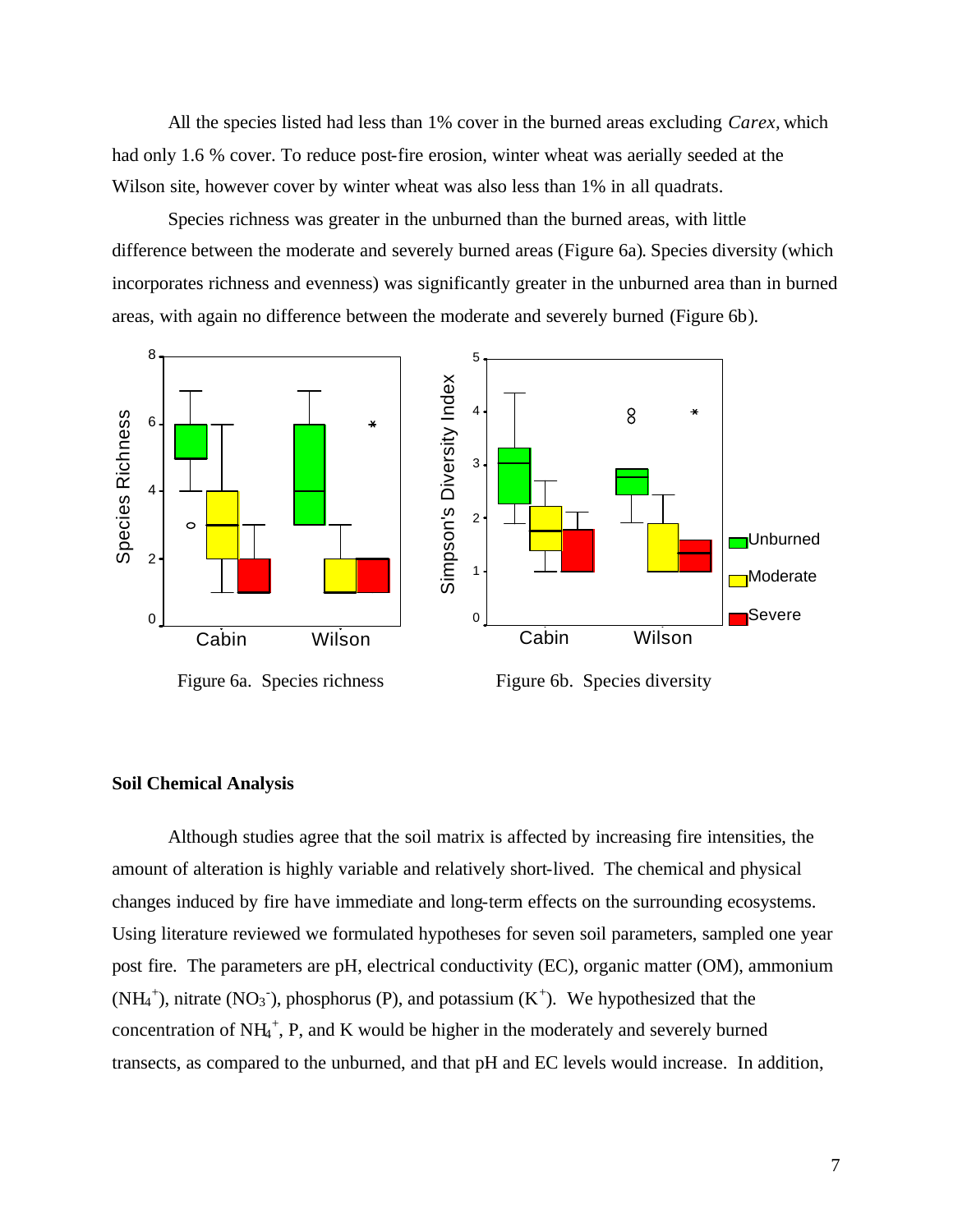we hypothesized that concentrations of  $NO<sub>3</sub>$  and percent OM would decrease as burn severity increases.

#### *Methods*

We tested soils at two depths, which were determined in the field by sampling the top affected soil and taking an equal amount of unaffected soil as the bottom layer. Tests for pH and EC were done using a 2:1 water to soil ratio. Soil organic matter was calculated by the Walkley-Black method. Ammonium and  $NO<sub>3</sub>$  were analyzed with a Lachat colorimeter and a 5:1 Calcium hydroxide dilution. The Bray-P method was used for determining concentrations of ortho-phosphate. Potassium was extracted with ammonium acetate and analyzed by atomic absorption.

#### *Results-Discussion*

Soil parameters measured in this study varied significantly between sites for pH and P (Table 2). All parameters except pH and  $NO<sub>3</sub>$  were significantly different with increased fire severity, while only pH, EC,  $NH_4^+$ , and K varied with depth (Table 2).

|                     | Site | Severity | Depth |
|---------------------|------|----------|-------|
| pH                  | X    |          | X     |
| $\overline{EC}$     |      | X        | X     |
| OM                  |      | X        |       |
| $\mathrm{NH_4}^+$   |      | X        | X     |
| $NO_3$ <sup>-</sup> |      |          |       |
| D                   | X    | X        |       |
| K                   |      | X        | X     |

(Each X indicates a statistically significant effect measured with ANOVA at a p value of 0.10)

#### Table 2. Significant parameters

Soil pH levels varied significantly between sites, averaging 5.6 at the Cabin site and 5.1 at the Wilson site. This variation is due to specific site dependent variables. Soil pH also showed a change between top (5.77) and bottom ( 5.21) layers of the moderate and severe burned transects. This increase was probably due to heat induced hydroxide formation and volatilization of organic acids. Electrical conductivity varied significantly for both severity and depth, but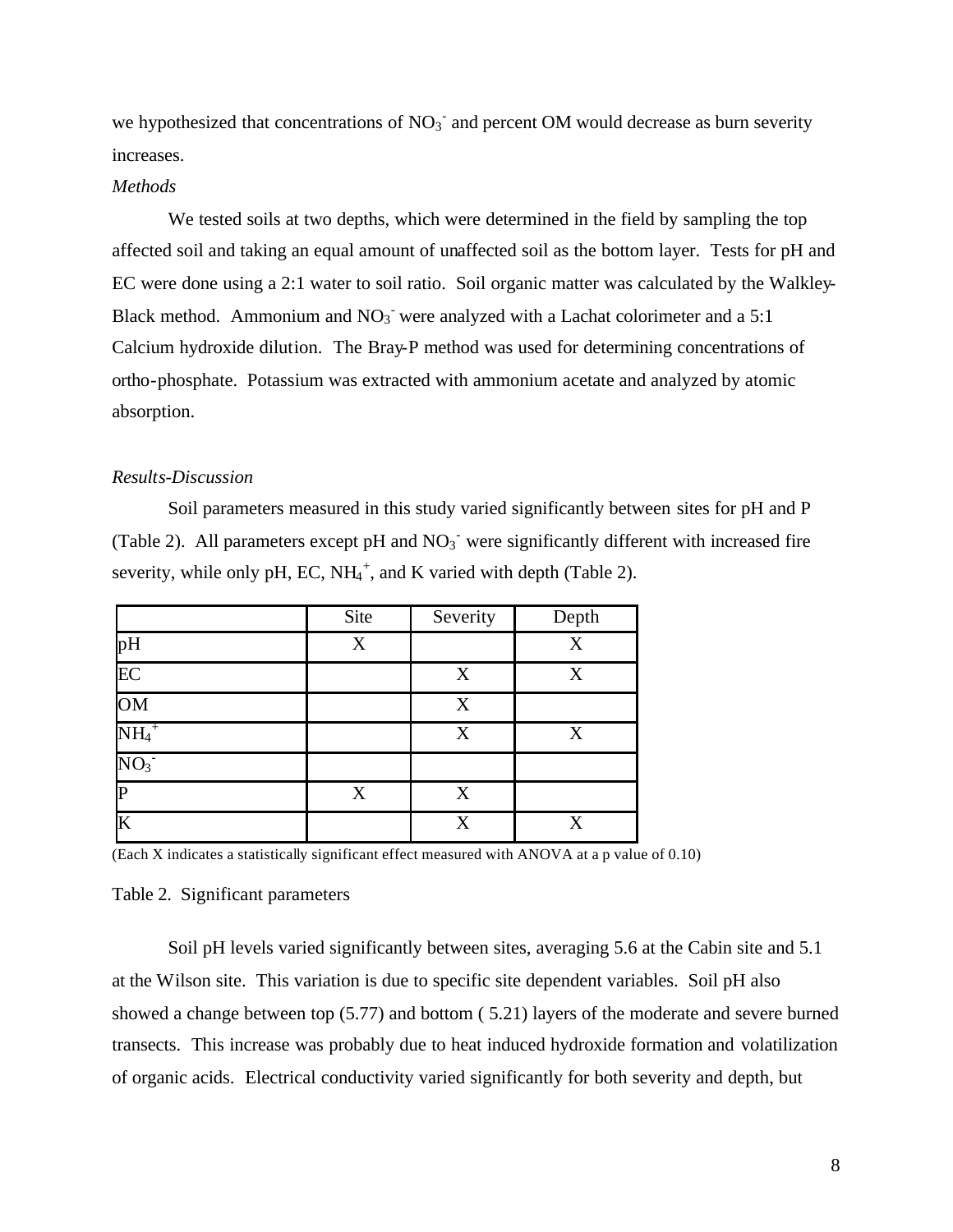concentrations were biologically insignificant ranging from (0.178-.060 dS/m) averaged across site, severity and depth.







Figure 8.  $NH_4^+$  concentrations by severity and depth

As hypothesized there was a linear decrease in percent soil OM with an increase in burn severity (Figure 1). Organic matter decreased due to combustion and volatilization as well as the removal of ash by wind and water erosion.

 Consistent with Choromanska and Deluca (2001), we observed an increase in  $NH_4^+$ concentrations in burned soils relative to unburned soils. The trend across severity is the same for both top and bottom layer, but the magnitude of the change is greater in the top. There was a three-fold increase from the unburned to the moderate quadrats, probably due to scorching or partial combustion of vegetation, releasing immobilized ammonium with limited volatilization. Ammonium levels in the severely burned soils were lower than in the moderately burned soils because of

more complete combustion and volatilization, as well as losses associated with ash movement. In contrast to  $NH_4^+$ , our  $NO_3^-$  data was inconclusive. Consistent with the results of Andreu et al.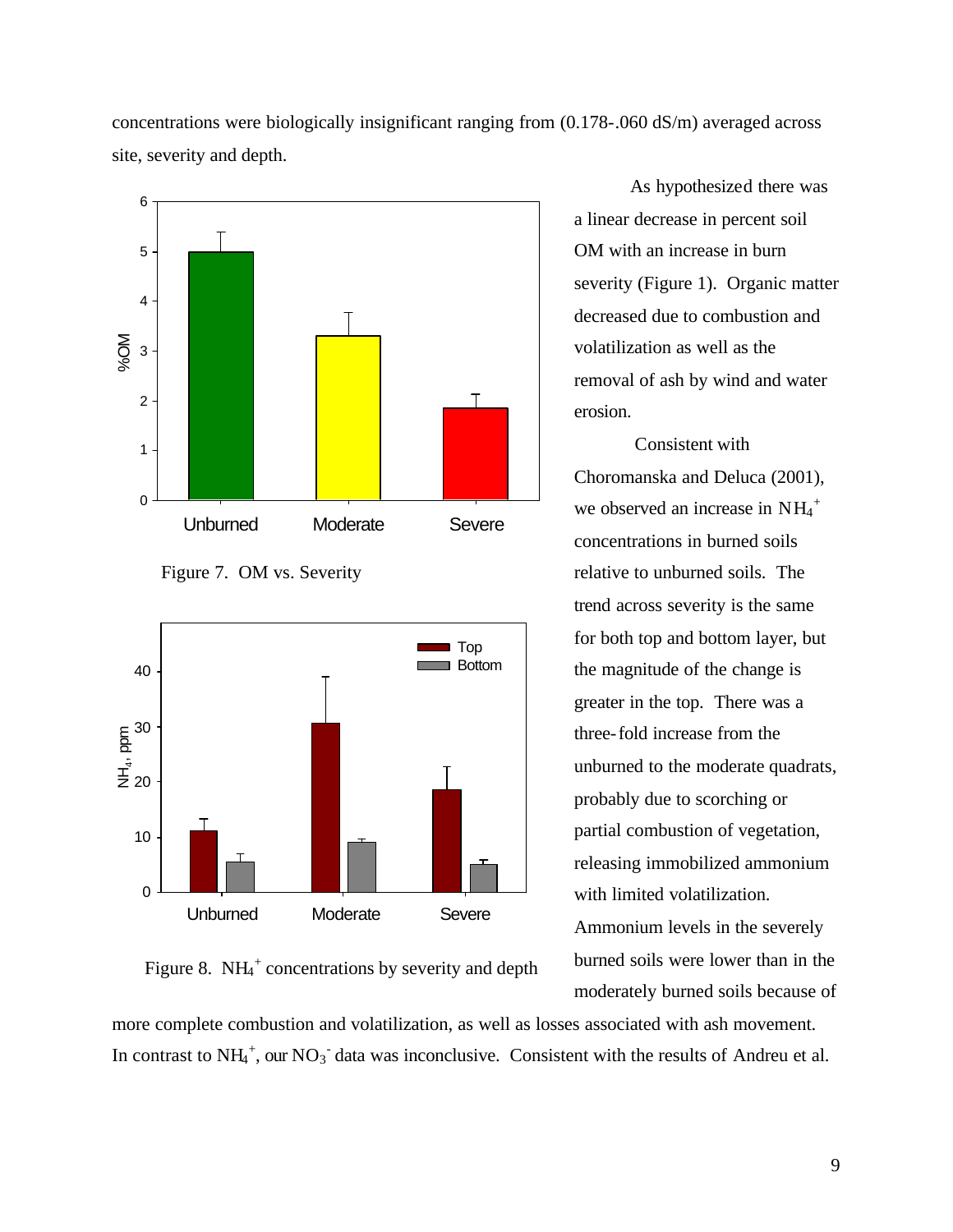(1996), we expected an increase in nitrate levels after a fire, but concentrations, even in the unburned soils, were below detectable limits.



Figure 9. Soil P vs. site and severity



Figure 10. Soil K vs. severity and depth

Concentrations of P were lowest in the unburned soils (Figure 9) since it was not found in forms extractable by the Bray-P method. Phosphorus concentrations were highest in the moderate transects probably because the surface OM was only partially consumed, resulting in increased P in the ash layer. The levels decreased in severely burned soils possibly due to leaching through the soil profile and ash movement off-site.

Potassium levels were highest in the unburned transects, and decreased in moderately and severely burned soils (Figure 10). The dramatic decrease in burned soils was associated with the combustion of OM, making K vulnerable to leaching and erosion.

## *Conclusions*

With an introduction of fire into these systems, nutrient rich organic material is consumed, producing a

fertile ash layer. Burns of low to moderate intensity result in a partially combusted organic layer which is somewhat resistant to erosive processes, resulting in short term increases in soil nutrients. However, as severity increases, nutrient concentrations decrease due to the ensuing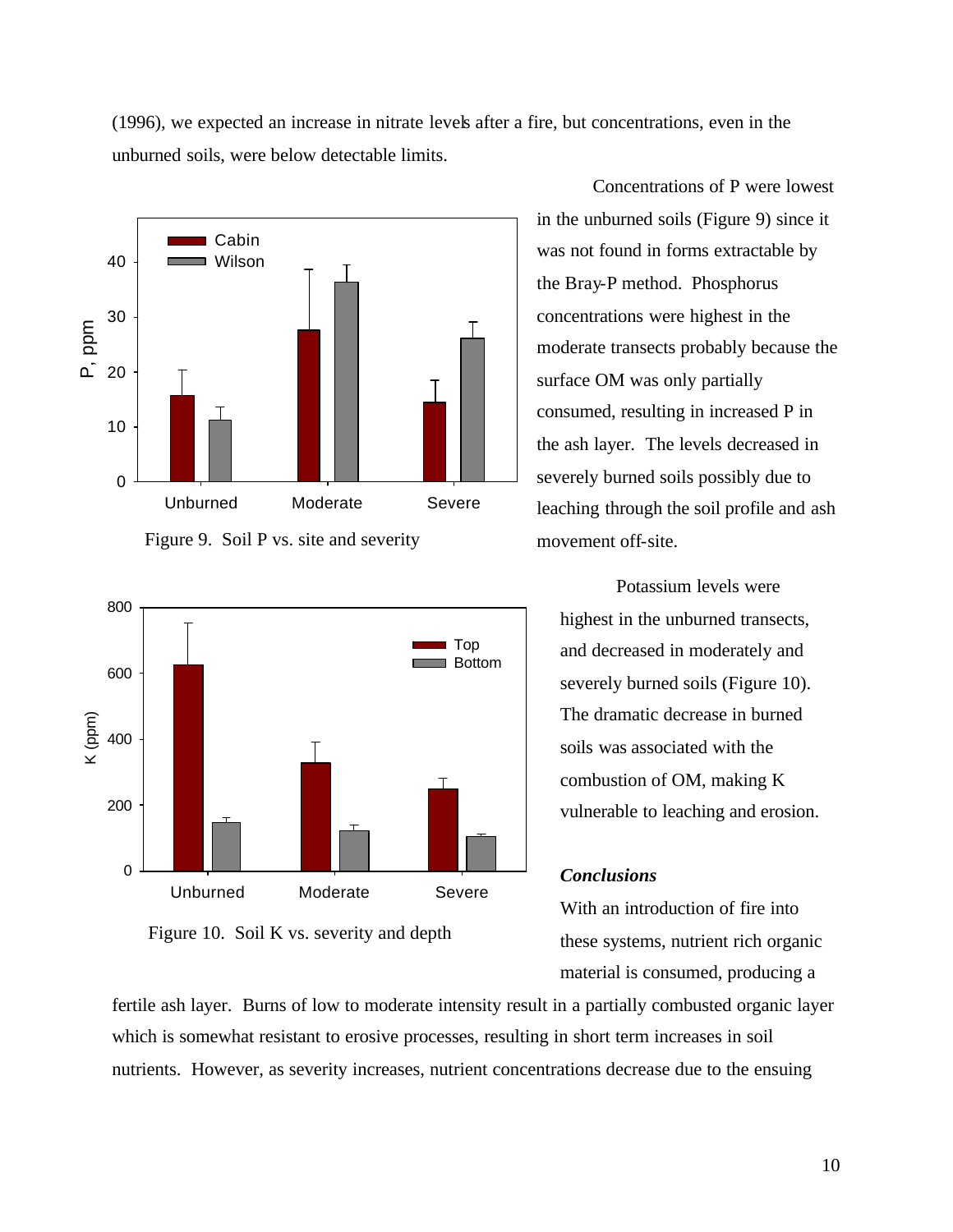off-site movement of the ash. These chemical changes and subsequent increase in surface erosion will impact site quality and may have an effect on adjacent ecosystems.

## **Seed Bank**

Revegetation potential is affected by the type and amount of soil nutrients present after a fire and the density of viable seeds and propagules (Baskin and Baskin 1998). The density and composition of the seeds present in the soil can be measured through either direct seed counts, after separating seeds from the soil, and identifying them to species or genus. Alternatively, the seedling emergence method entails identifying and counting seedlings that emerge from soil samples brought in to the greenhouse (Baskin and Baskin 1998). We used the latter method, and compiled data to test two hypotheses:

- H1: Seed bank density and species richness will decrease as fire severity increases.
- H2: Seed bank density and species richness will be greater in the litter layer than the A horizon.

#### *Materials and Methods*

Soil samples from each of the burn types at both sites were collected in early July 2002. Twenty soil cores (5.6 cm diameter x 5.0 cm depth) were extracted from randomly located collection spots within each burn type, for a total of 120 samples. Soil samples were spread on potting soil in 18 cm diameter pots, placed in the greenhouse and kept moist to provide optimal conditions for seed germination. Six control pots containing just potting soil were included to determine whether there were seeds present in the potting soil. The pots were randomly arranged on the greenhouse bench and rotated weekly to minimize effects of environmental gradients within the greenhouse. Seedlings were counted weekly and identified.

To determine the seed distribution within the soil profile, we collected 5 soil samples, averaging 10 x 10 cm across and 7 cm deep, from unburned areas at the Cabin and Wilson sites. The litter layer was separated from the A-horizon, and samples were spread on potting soil in 30.5 x 30.5 x 7.5 cm pans. Two control pots containing commercial potting soil were also included in the study to verify that seeds were not present in the potting soil. Seedlings were counted weekly to determine the species richness and seed bank density for each horizon.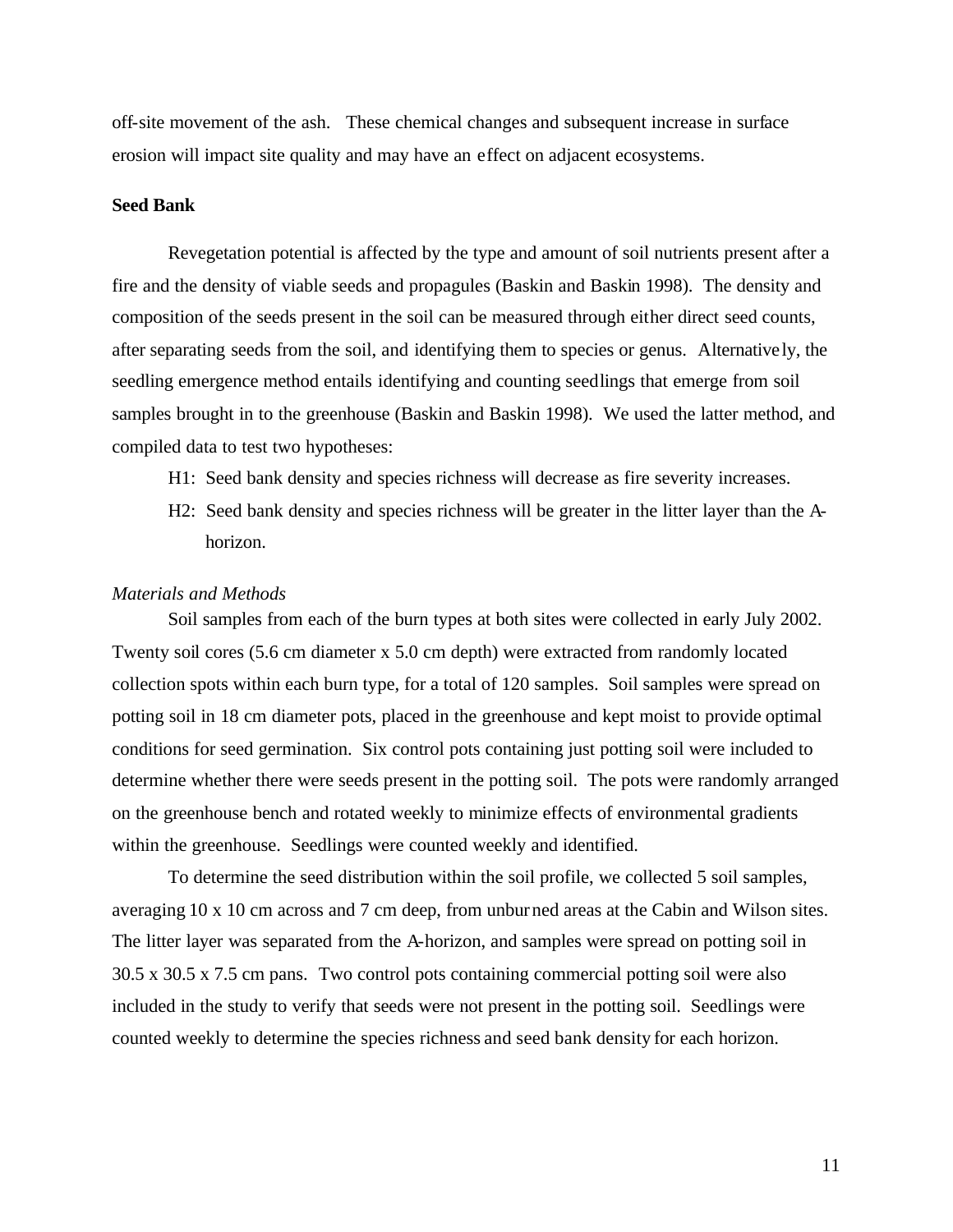## *Results*

The unburned areas at each site had the greatest average number of seeds,  $850$ seeds/m<sup>2.</sup> The moderately burned and severely burned sites had 160 seeds/ $m^2$  and 50 seeds/ $m^2$  respectively



Figure 11. Seed density

(Fig. 11). The number of seeds declined significantly as fire severity increased. Studies have shown that total seedling density is higher in heat-treated soil due to the fact that some species require a heat treatment to break dormancy (Izhaki et al. 2000, Wills and Read 2002). However, other studies have shown that seedling density decreases due to fire or heat (Odion and Davis 2000, Schimmel and Granstrom 1996).

 There are several reasons for the disparity between these two groups of studies. Fire effects on a soil seed bank depend on the species present, the maximum temperature reached during the fire, the duration of the maximum temperature, the moisture content and heat



Figure 12. Seed bank species richness

tolerance of the seeds (Odion and Davis 2000), and the distribution of the seeds in a soil profile. Our study is consistent with results from Odion and Davis (2000) and Schimmel and Granstrom (1996), as we saw a decrease in seed density as fire severity increased.

Species richness of seeds stored in the seed bank declined as fire severity increased (Figure 12). Nine species were found in the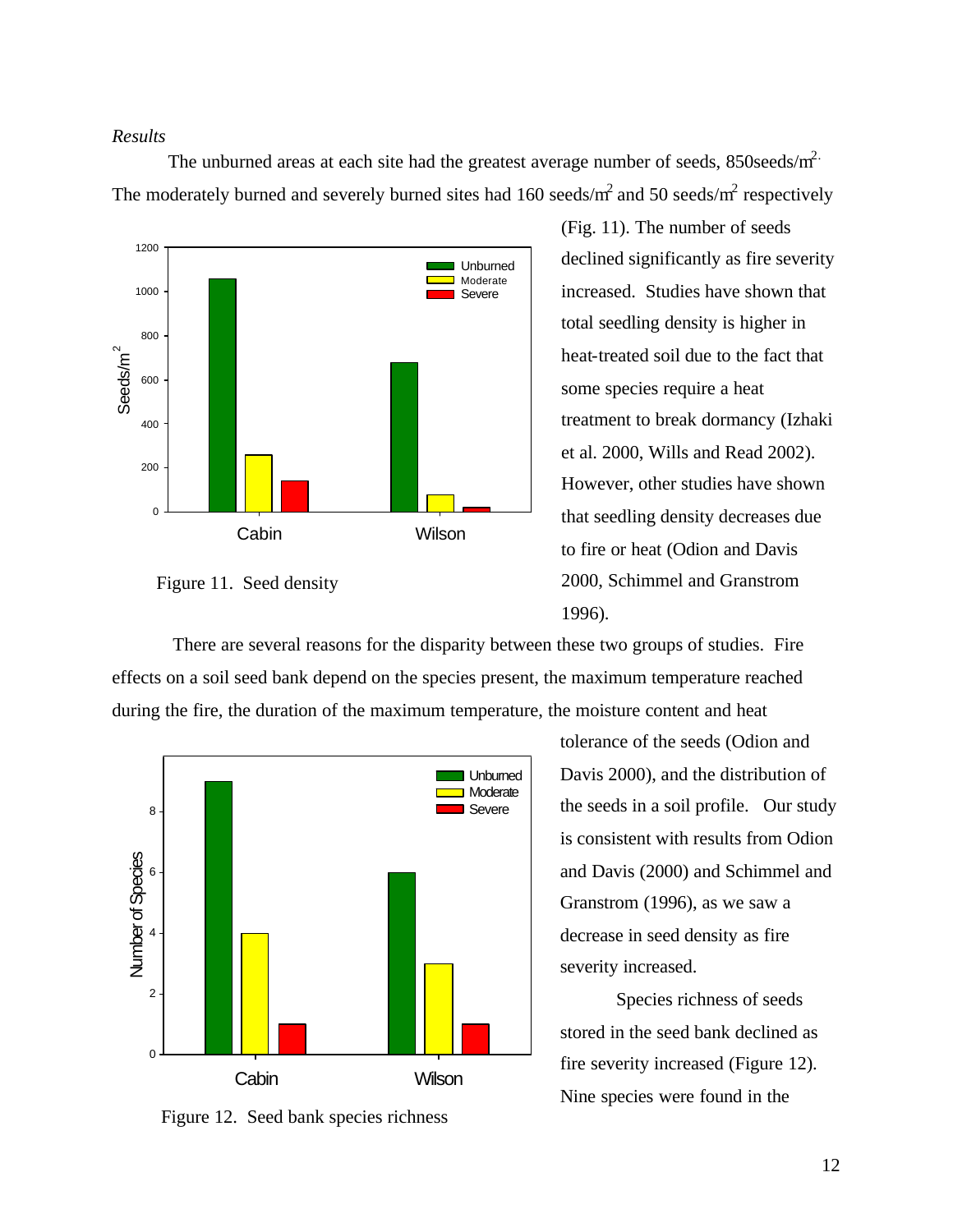unburned, Cabin site soils, while only one species, *Trifolium*, was found at both severely burned sites. Interestingly, *Trifolium* was only found in the severely burned pots, and it emerged sooner than any other species in the moderate and unburned pots.

Heat-treating soil results in an increase in species richness in some studies (Wills and Read 2000), but not others. For example, Izhaki et al. (2000) saw a decrease in species richness when samples were covered with ash. In our study, the decrease in species richness may be the result of increasing combustion of organic matter with increasing fire severity, with loss of the litter layer and the seeds contained within. Figures 11 and 12 support our first hypothesis, that seed density and species richness will decrease as fire severity increases.

To test our second hypothesis, we assessed seed distribution in the surface litter layer and the A horizon in the mineral soil. To survive a forest fire, seeds must either be able to withstand high temperatures or be buried deep enough to avoid high temperatures (Schimmel and Granstrom 1996). Table 3 shows the seed density in the litter layer and the A-horizon. From this table, it is clear that there are more seeds found in the litter layer than the A horizon with

|              | Cabin | Wilson |
|--------------|-------|--------|
| Litter layer | 3483  | 670    |
| A horizon    | 360   | 450    |

 approximately 10 times as many seeds/meter<sup>2</sup> in the Cabin litter layer than the Cabin A horizon. Seed bank density in moderately burned soils should be equivalent to this number if the major impact on the soil is the loss of the litter layer. In

Table 3. Seed distribution vs. soil horizon in seeds/ $m<sup>2</sup>$ 

severely burned soils however, seedbank density would be lower if the A horizon reaches a lethal temperature during burning. Our data supports our second hypothesis, which stated there would be a larger seed density in the litter layer than the A-horizon.

The potential for the seed bank analysis to be directed toward understanding revegetation potential can be addressed by comparing our seed bank results to vegetation data from field transects. Some species were found only in field transects or only in the seed bank, but not both. This may be because of different germination conditions in the greenhouse versus the field, or due to the patchy distribution of seeds in the field, or that some species were poorly represented in the seed bank. In the field data, *Vaccinium* and *Spirea* were found in the moderately and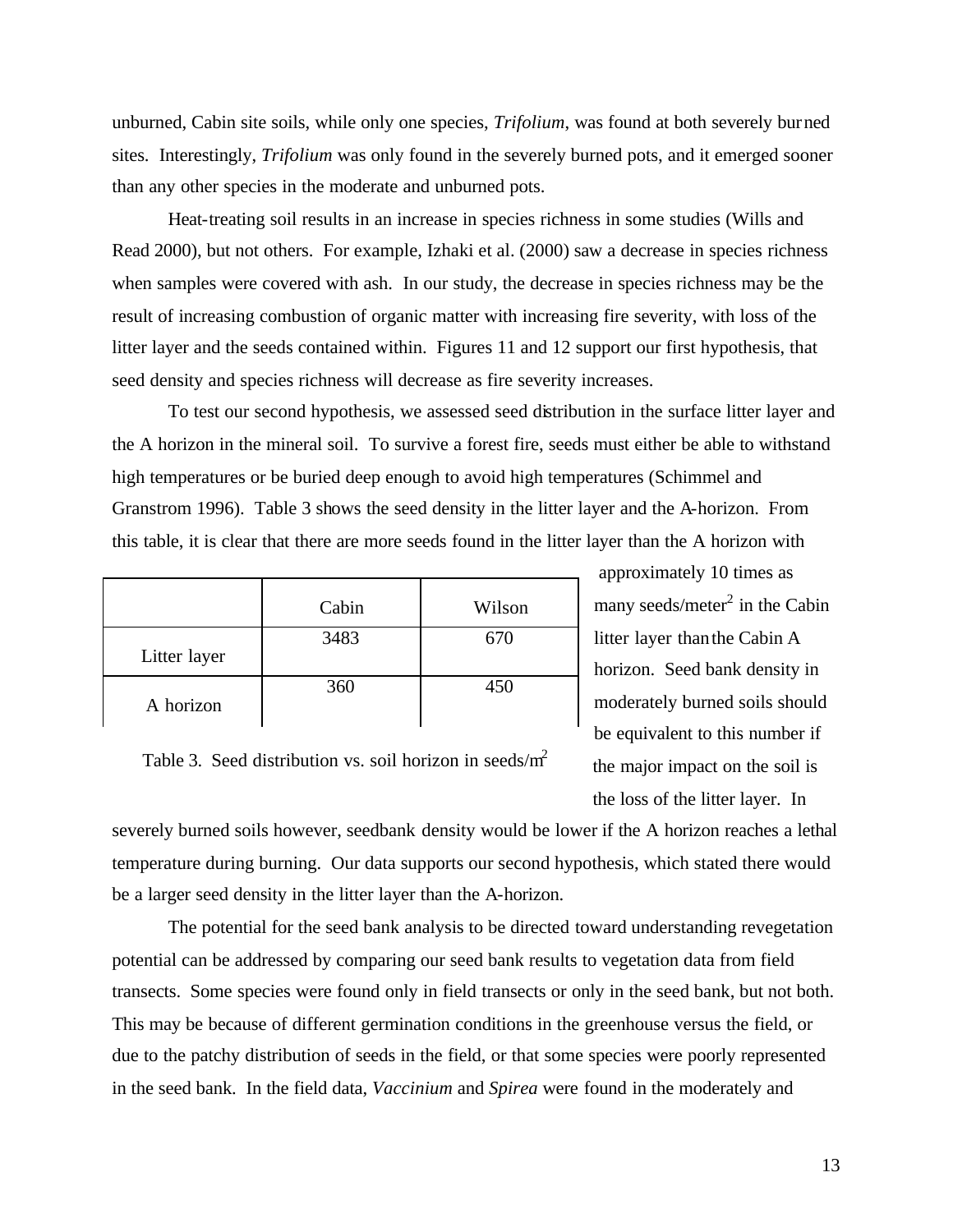severely burned sites, but not in our seed bank data. Based on the size of the plants in the field, it is very likely that these species are regenerating vegetatively from surviving root segments and not from seed. These species may be especially important for site response after fire, since the already well-established roots can provide immediate slope stabilization.

*Epilobium* and *Carex* species, which were among the most common species in the burned sites in the field, were found in the seed bank, but not in the moderately or severely burned soils. Additionally, no winter wheat or *Arnica* emerged in the seed bank study. This discrepancy between field revegetation patterns and our seed bank data could be due to the patchy distribution of both the fire and surviving seeds. A much larger sample size could help to elucidate patchily distributed species.

In conclusion, unburned sites had greater seed density and species richness than the moderately or severely burned sites. Additionally, more seeds are stored in the surface litter layer than in the soil A horizon. The decrease in seed density and species richness in burned areas may be due to the combustion of the litter layer in moderately burned sites. In the severely burned sites, both litter layer combustion and higher soil temperatures reaching lethal levels may explain our results. Seed bank data can provide information to managers on site revegetation potential post-fire, and species composition relating to invasive species and weed control issues.

#### **Seed Germination and Plant Growth in Burned Soils**

Understanding the effects of burned soils on seed germination, emergence, and plant growth can provide land managers with a better understanding of how the environment responds to fire and the ecological effects that determine plant regeneration. With this portion of the research we tested seed germination rates in aqueous extracts and in field-collected soil. We also measured plant growth in burned and unburned soils. Our overall objective was to determine whether burned soils affect plant establishment and growth. We compared both native and nonnative species response.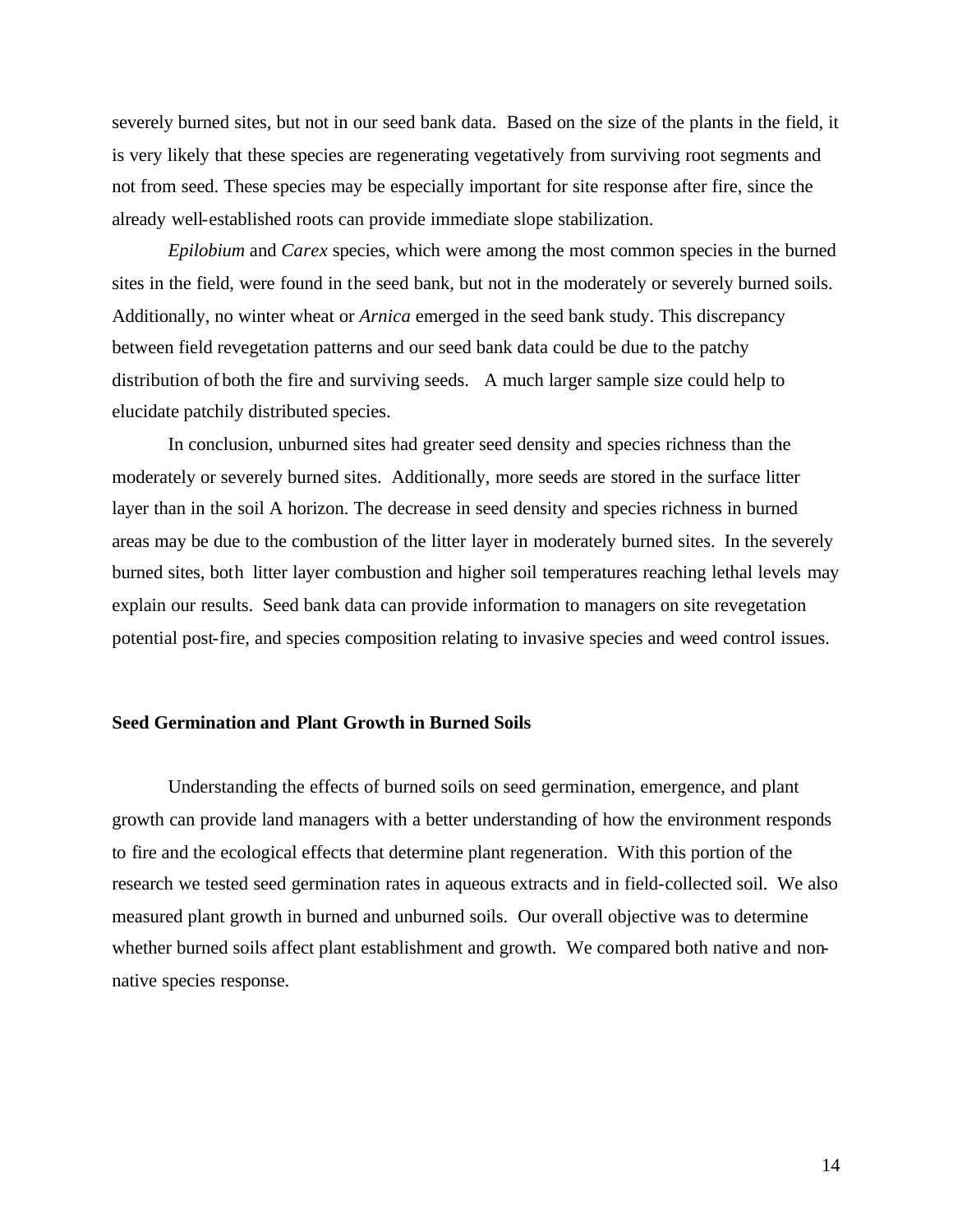#### *Germination in aqueous extracts*

Seed germination in aqueous extracts was compared using four plant species and soils from the three burn types at both the Cabin and Wilson sites. Two non-native species chosen for this experiment were spotted knapweed *(Centaurea maculosa*) and dalmation toadflax *(Linari dalmatica).* Spring wheat (*Triticum aestivum*) was tested because of its similarities to winter wheat, which was aerially seeded over portions of the Purdy fire site. Bluebunch wheatgrass (*Agropyron spicatum*), a species native to Montana, was also tested. A total of 96 germination boxes (2 sites with 3 burn types, four species, and 3 replications, plus one control for each species) were established.

Following the methods of Blank et al. (1998), seeds were soaked in aqueous extracts, and not in direct contact with soil. Aqueous extracts were prepared by oven-drying soil samples at 100°C. The samples were then ground and filtered through a 2mm sieve. A 1:10 soil-water solution was agitated for three hours using a magnetic mixing plate. Extracts were made by filtering the slurry twice through a 1.5µm pore glass microfiber filter. Twenty milliliters from each extract was placed into a germination box, containing 25 seeds that were evenly dispersed on blotter paper. Controls were created using de-ionized water in place of the soil extracts.

Germination boxes containing winter wheat seeds were placed into a germination chamber at a constant temperature of 20°C in total darkness. The other three species were placed in a separate chamber with artificial light for 15 hours per day, with temperatures ranging from 15 to 25°C. After the first four days, the seeds were checked every two days and germinated seeds were counted and discarded.

After two weeks, viability of all non-germinated seeds was tested by soaking the seeds in 2-3-5 triphenyl-tetrazolium chloride for approximately 12 hours. Seeds were dissected, and those with embryos that absorbed the stain were recorded as dormant.

#### *Germination in soils*

Seed germination was also tested in soils collected from the Purdy Fire site. Three species of plants were chosen for this study: bluebunch wheatgrass, milkvetch (*Astragalus cicer*), and spotted knapweed*.* According to the Forest Service, bluebunch wheatgrass and milkvetch were recommended as reseeding possibilities. Milkvetch was chosen because it is a nitrogen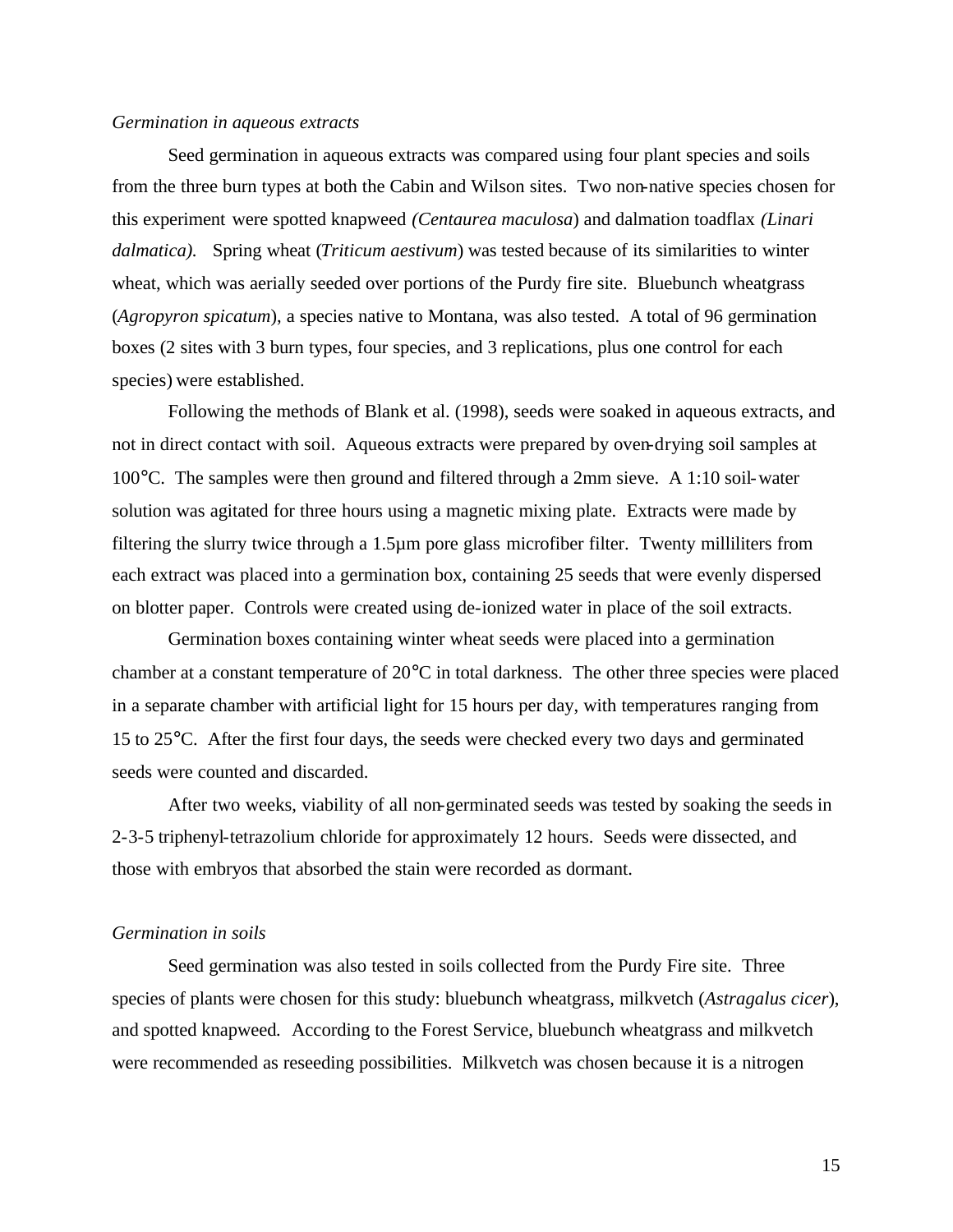fixer, and because burn severity effects on nodule formation could be examined. Spotted knapweed was chosen because it is a non-native invasive species in western Montana.

At both the Cabin and Wilson sites, soils from each burn type were collected intact and placed in 13 x 13 x 14 cm pots. All existing plants in the soils were removed to eliminate effects of plant competition. One hundred seeds of a single species were scattered on the soil surface. Milkvetch seeds were first scarified using 1000 grit sandpaper to promote germination. The plants were watered daily and germination was counted twice weekly. The appearance of both cotyledons above the soil surface indicated dicot germination and a single leaf for the grasses indicated grass germination.

## *Plant growth*

After 20 days, the pots were thinned to 3 plants to maximize the growth potential of the seedlings. Newly emerged plants were counted and removed throughout the remainder of the experiment. After 40 days, plants were harvested, oven-dried at 100 °C for 48 hours and weighed to determine above- and belowground biomass. All data were analyzed using ANOVA and significance was determined with a p-value of 0.05.

#### *Results*

#### *Germination in aqueous extracts*

 Germination rates varied significantly between species, because seed size, volume-tosurface-area ratio, and hardness of seed coat affect germination rates (Gashaw 2002). At the Wilson site, spotted knapweed had highest germination rates in the severely burned soils, but decreased across the burn gradient (Fig. 13).



Figure 13. Percent germination of spotted knapweed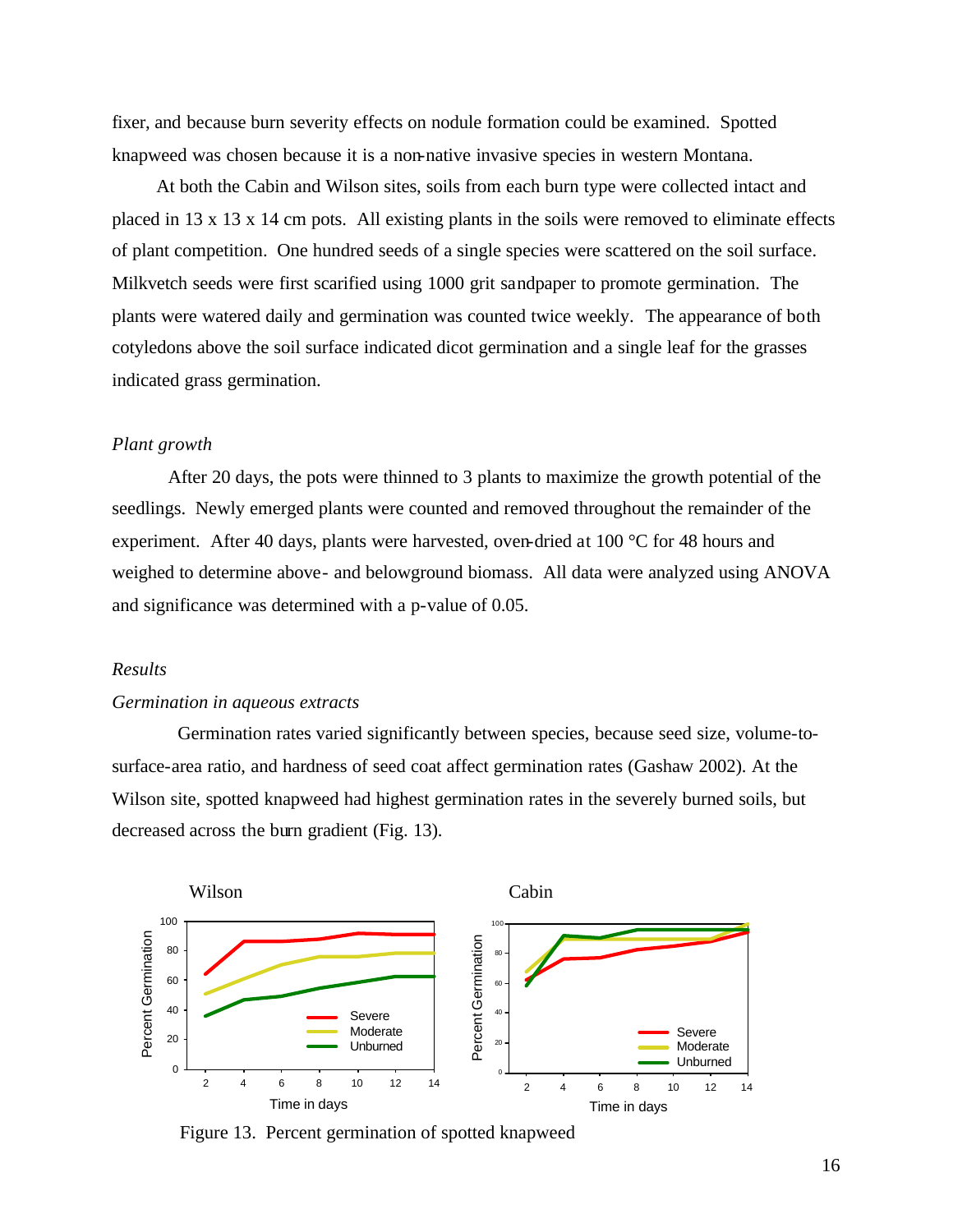Dalmatian toadflax had increased germination at both sites in severely burned soil extracts (Fig. 14), but overall the germination rates were much lower for this species. Seeds were tested for viability and the majority of the seeds were dormant, suggesting delayed germination in dalmation toadflax.



Figure 14. Percent germination of dalmation toadflax

Spring wheat germination was high at both sites and not significantly different in soil extracts between burn severities (Fig. 15).



Figure 15. Percent germination of spring wheat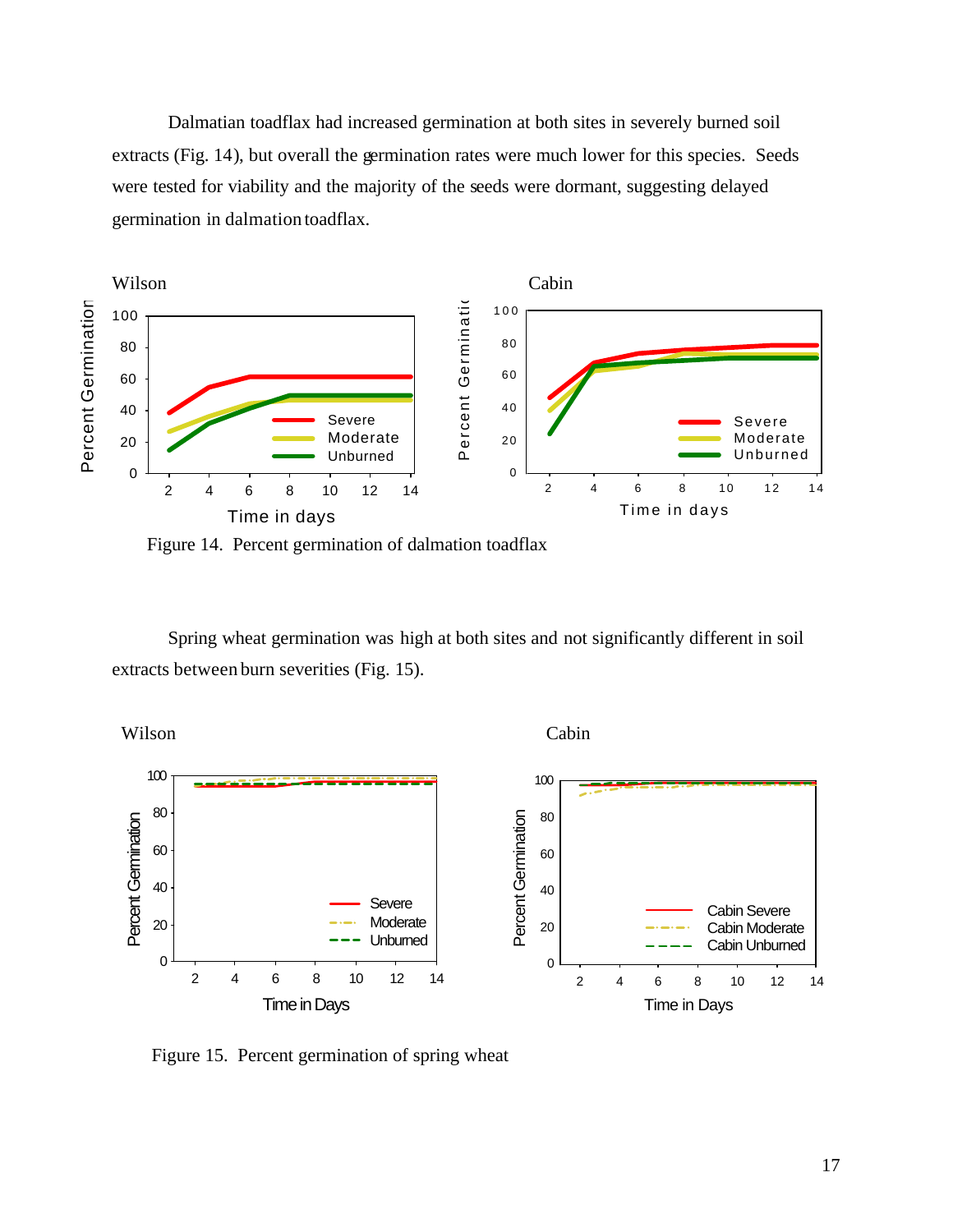Bluebunch wheatgrass germination rates followed the same pattern as spring wheat, with the exception of a slower initial germination rate prior to day four. (Fig. 16).



Figure 16. Percent germination of bluebunch in extracts

## *Germination in soils*

Seed germination rates in soils varied significantly between sites, burn types, and species. Spotted knapweed germination rates were significantly higher at the Cabin site (Fig. 17). There was no significant difference in germination rates across the burn gradient. Germination rates were greater in the unburned and moderately burned soils from the Cabin Site. In contrast, the highest germination rates were in severely burned and unburned soils from the Wilson site.



Figure 17. Knapweed percent germination in soils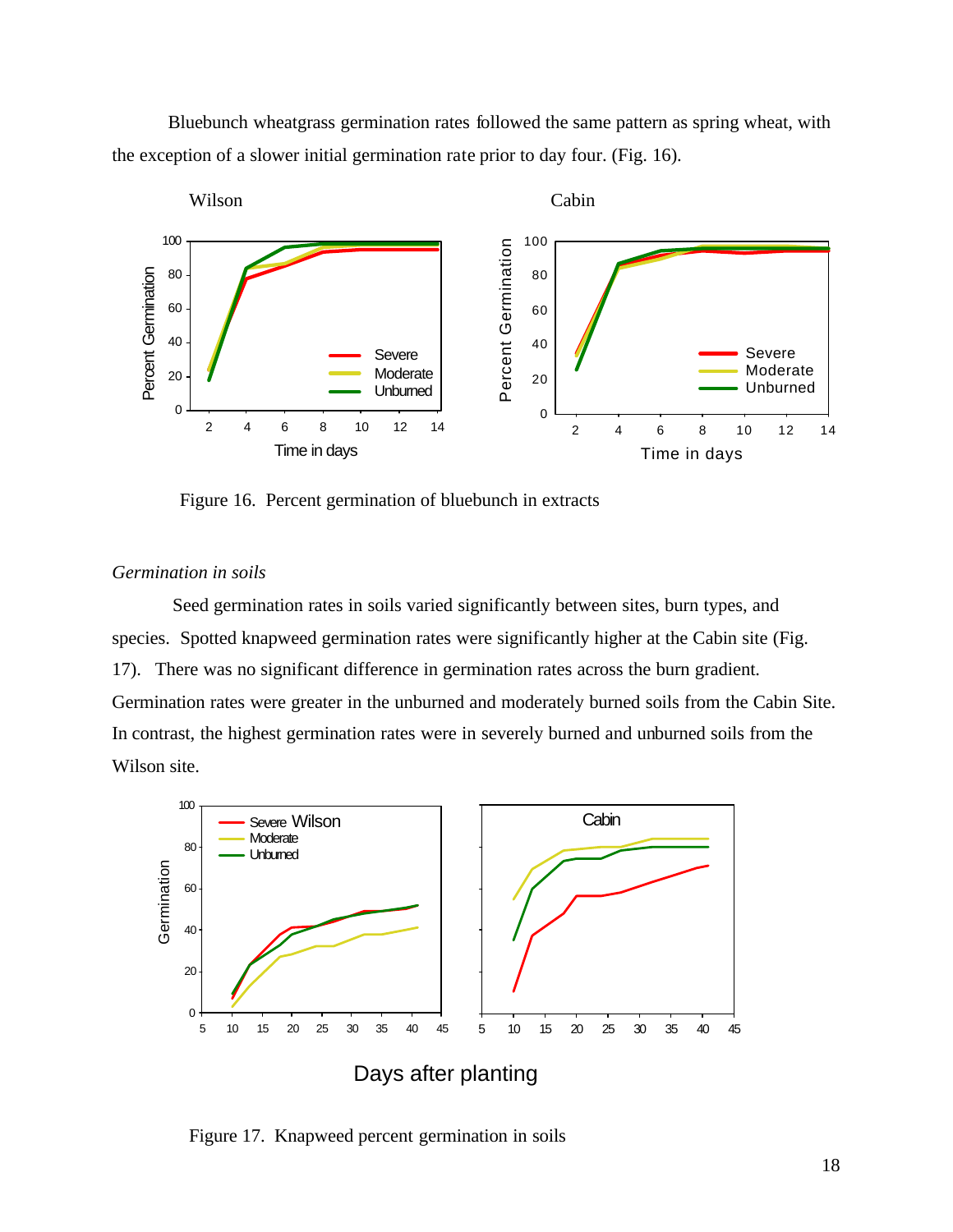Germination of bluebunch wheatgrass varied significantly between severities at both sites. Germination rates in moderately and severely burned soils were higher than in unburned soils (Fig. 18).



Days after planting

Figure 18. Bluebunch germination in soils

 Milkvetch germination varied significantly among burn types and between sites. Germination rates in soils from the Cabin site were higher than in soils from the Wilson site (Fig 19). Between burn severities, seeds in Cabin soils had greater germination in severely burned soils, while germination was highest in the unburned soils at the Wilson site. There was a peak milkvetch germination after 34 days, the cause of which was not determined



Days after planting

Figure 19. Milkvetch germination in soils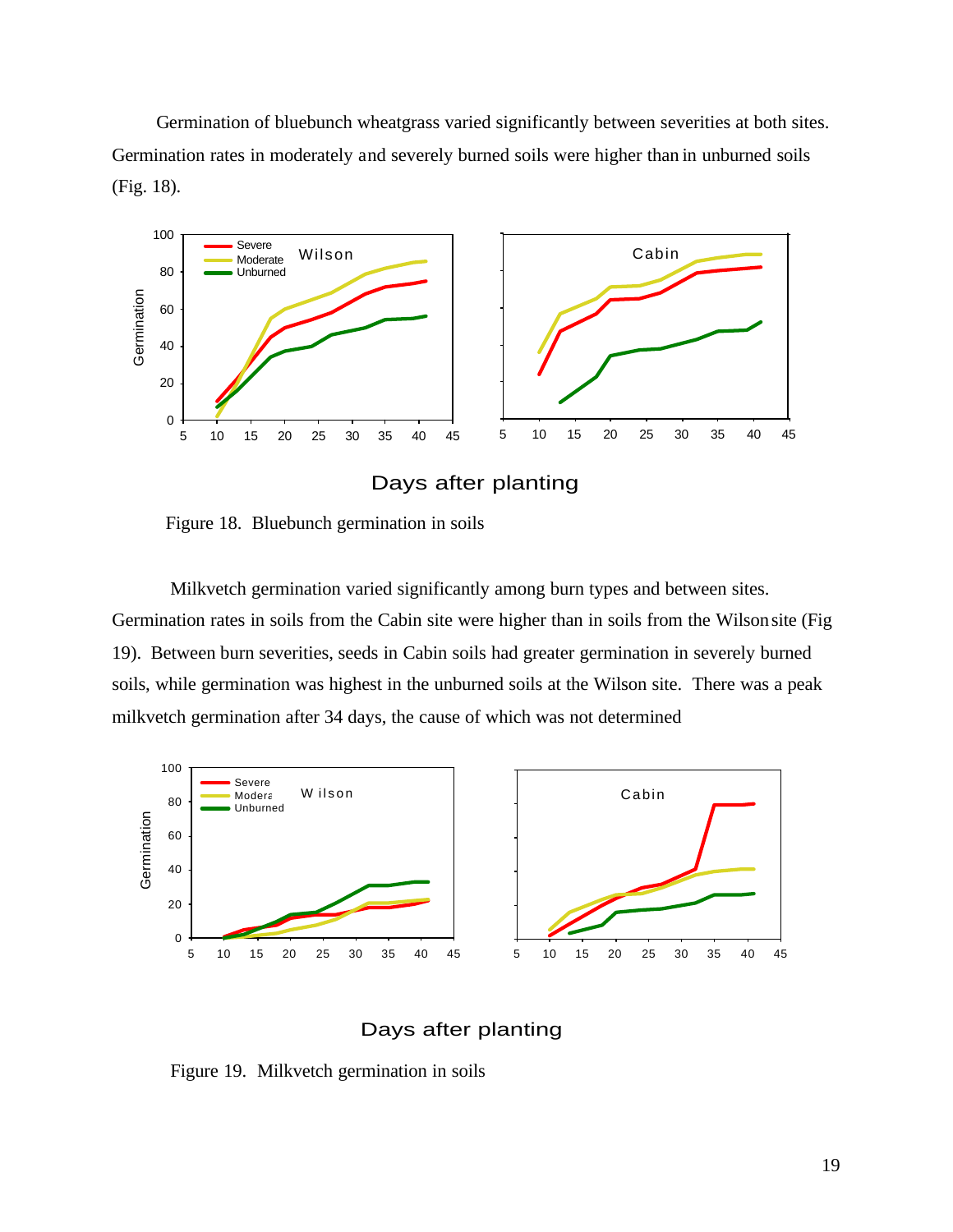#### *Biomass*

Biomass of spotted knapweed varied significantly between burn intensities at both sites. Total biomass was greater at Wilson in the unburned soils and in the moderately burned soils at Cabin. However, the total biomass of both sites demonstrates an increasing (but not statistically



#### Figure 20. Biomass by species

significant) trend along the burn gradient (Fig. 20). The total biomass of bluebunch varied significantly with site and severity, and growth was higher in soils from severely burned soils (Fig. 20). Milkvetch total biomass varied significantly between severities and sites. The total biomass was greater at Wilson in unburned soils and at Cabin in severely burned soils. We saw no

presence of nodule formation upon examination of the roots after harvesting. It is possible that nodules were not present because they can take up to three years to form.

## *Discussion*

Germination is an important component of plant re-establishment, and both spatial and temporal variability in the environment have a large influence on germination cues. Rates of spotted knapweed germination in this study illustrate the effects of site heterogeneity on reestablishment. This species had increased germination rates in aqueous extracts with burn severities at the Wilson site, but germination was not affected by extracts from different burn severities at the Cabin site. The mechanisms resulting in changes of germination rates are unknown (Blank 1998, Keeley and Fotheringham 1998), but it has been hypothesized that extracts from burned soils may function by increasing the permeability of a seed coat or causing an enzymatic reaction, thereby initiating the germination process (Blank 1998).

In burned soils, bluebunch wheatgrass had significantly higher germination rates and greater biomass.This is consistent with Blair's (1997) research where greater biomass was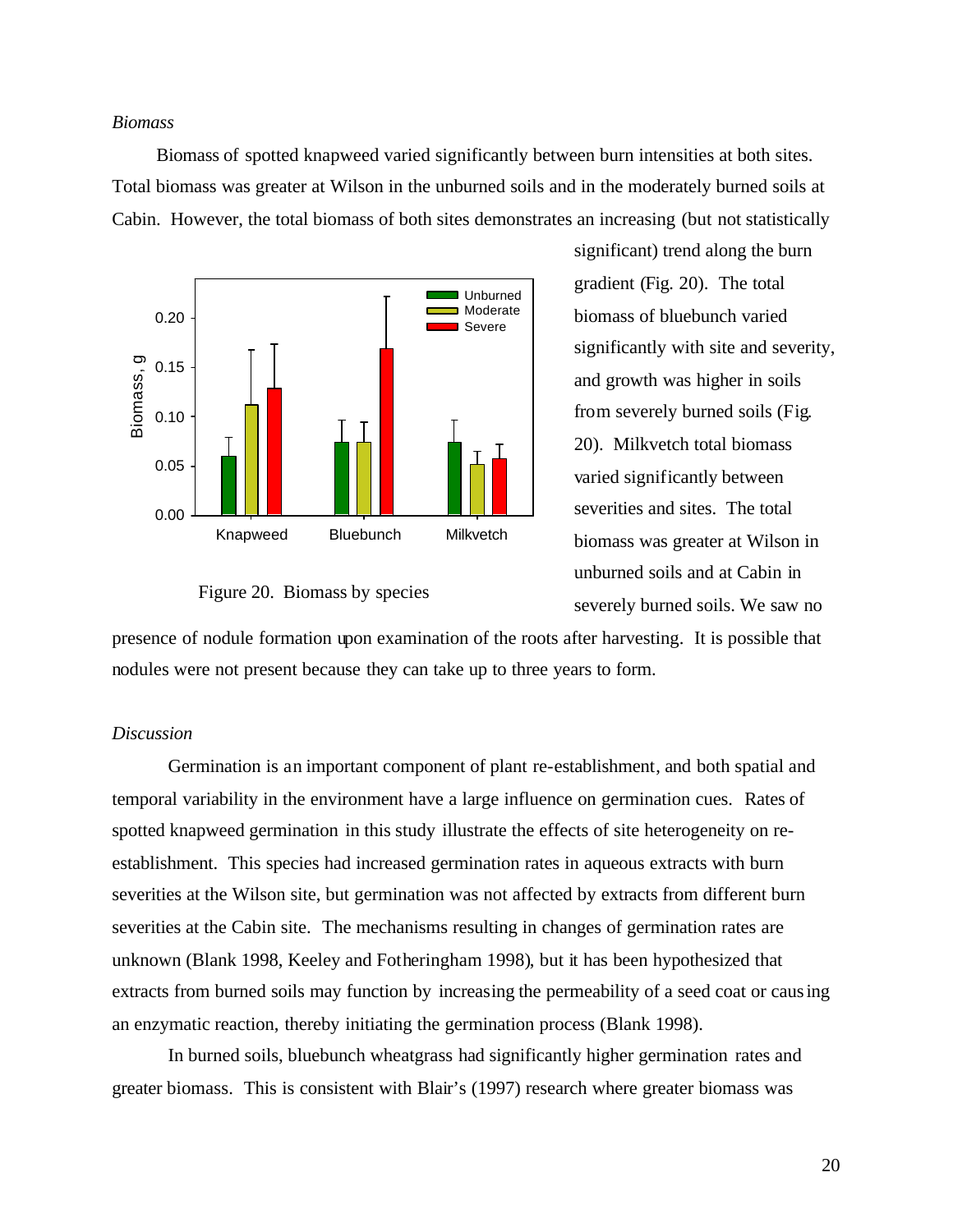found among grass species in burned areas.Jensen et al. (2001) supported this finding, concluding that increased fire intensity was more detrimental to broad-leaf plants than grasses. The results from our study and previous research would suggest bluebunch wheatgrass, a native species to Montana, would be a candidate for post-fire reseeding.Further research on its ability for re-growth in soils affected by fire would be beneficial for post-fire land management.

It is difficult to draw any conclusions about invasive species germination and growth in burned soils from this study. Fire severity effects on knapweed germination were not consistent between aqueous extracts and soils. For spotted knapweed, germination increased with burn severity in aqueous extracts at one site only, and there were no burn effects in germination in field soils. In comparison with bluebunch wheatgrass, spotted knapweed and dalmation toadflax had similar or lower germination rates. Dalmation toadflax germination rates increased along the burn gradient, although no biomass studies were conducted. To compare invasiveness of nonnatives species in soils affected by fire, more research is needed.

The intensity of the fires and what seeds persist in the seed bank will determine what plants will grow to stabilize the ground surface. Reseeding and the invasion of non-native species are other factors that can hinder the regeneration of native species. It is important to look at each site specifically to determine what risks may affect the regeneration of the native plants and to what degree the soils have been damaged. To accomplish this, managers must research and monitor affected areas appropriately.

#### **Laboratory-burned soils**

With this component of our research, we designed a procedure to simulate wildfire heating by an open flame with an intact unburned soil profile taken from the Purdy site. We examined fire effects on soil temperature with depth and time, heat transfer through a profile in both cool and hot burns, and dry and wet treatments, and used a computer fire simulation model (FOFEM) to examine a number of fire-soil interactions. We also investigated the development of a hydrophobic soil layer.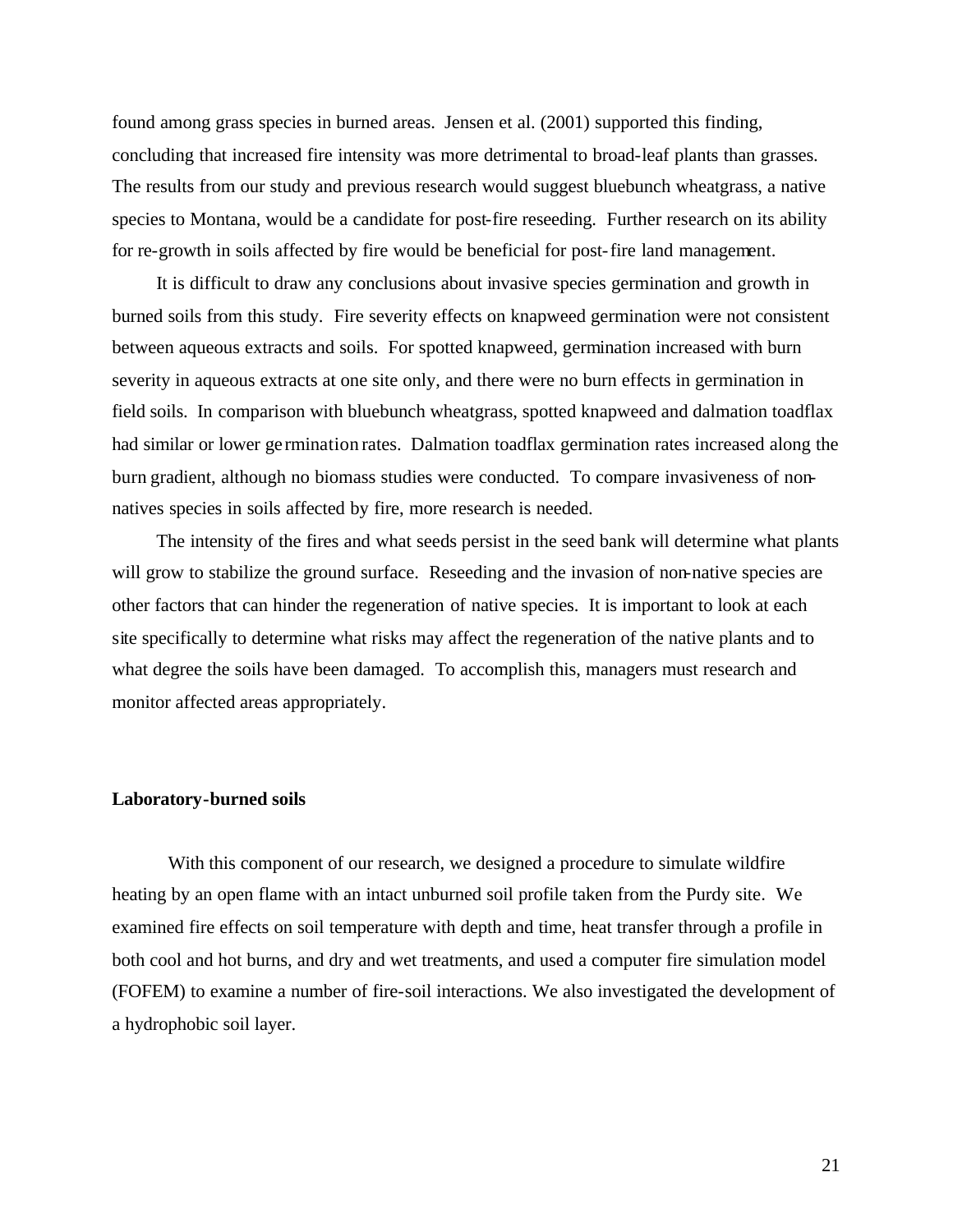## *Materials and Methods*

Several trial experiments were conducted to create the most effective design. The final design (Figure 21) was a 30 x 30cm metal pipe capped with a PVC base, with 1/2cm vent holes for aeration near the surface, and ¼ cm thermocouple holes at 0, 2 and 5 cm depths, measured from the soil surface. We attached 178cm of 2mm-thick thermocouple wires to a Campbell



Scientific CR23X microdatalogger, which was programmed to record data at 10 second intervals. Thin metal pins were used to pre-penetrate the soil profile before thermocouples were inserted, so as to avoid damage to the wires. Two thermocouples on opposite sides of the soil profile were inserted at each depth.

Figure 21. Design of soil profile with attached thermocouples

Four burning treatments were conducted by varying fuel load and moisture content: hot dry, hot wet, cool dry, and cool wet conditions. Soil burn components were oven- dried at 125°C



for varying lengths of time: 24hrs for commercial peat and duff collected from the field; 72 hours for the mineral soil; and 120 hours for the topsoil. The soil profile used for the burn treatments consisted of, from top to bottom: 1cm commercial peat, 2cm of duff collected from the field (predominantly lodgepole pine needles), an intact topsoil layer from the field, and mineral subsoil from the field (Figure 22). The hot treatment consisted of the same order and amount

Figure 22. Components for hot and cool conditions

of components listed, with the exception of a of a pre-ignited wood fuel source placed on the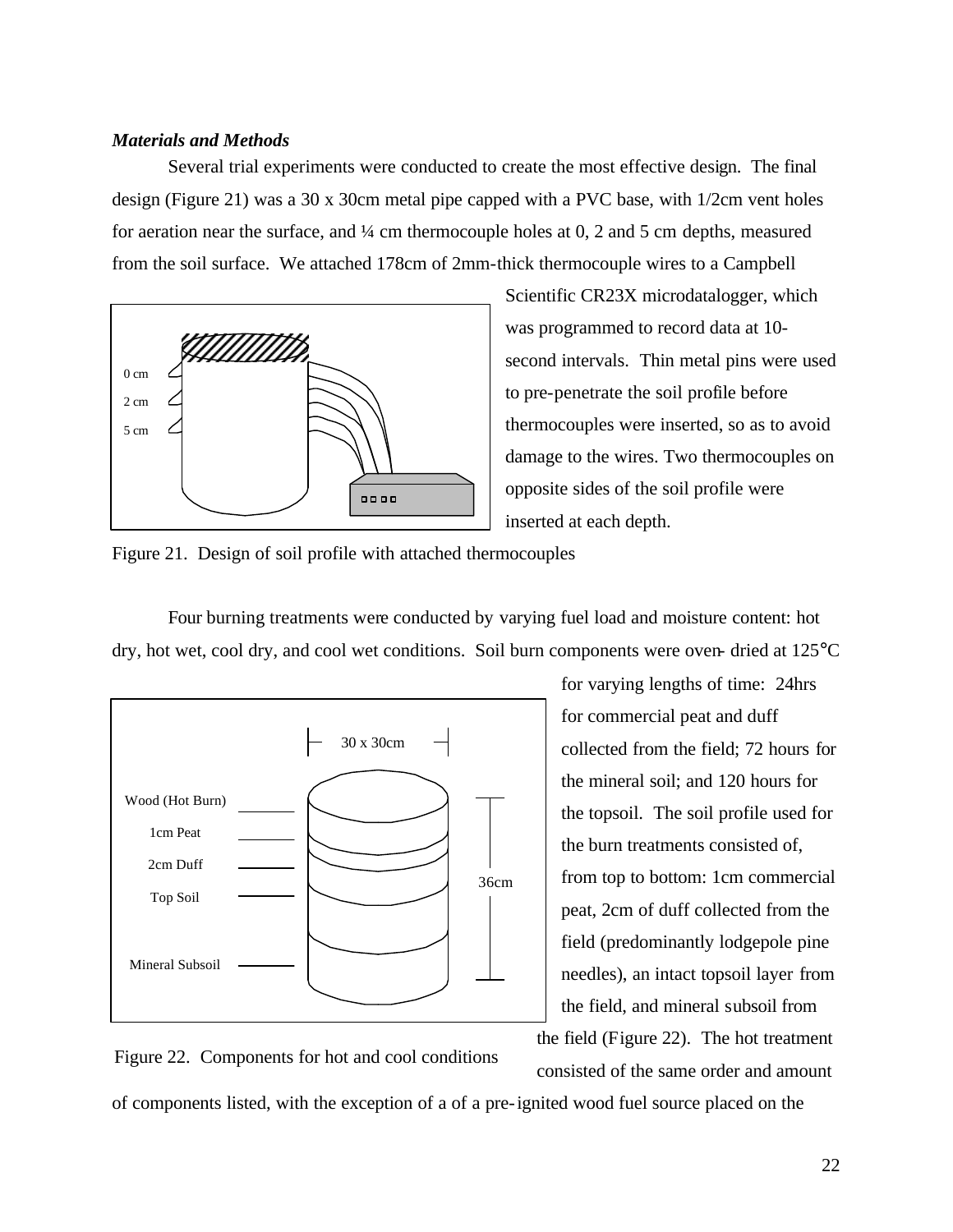surface. For the wet treatment, water was added to oven-dried soil to 15% volume by mass. The sample was soaked in a plastic bag for 48 hours. The amount of water added and adsorbed into the sample was representative of field capacity conditions.

Burn trials were conducted outside with two columns at a time, so that hot and cool treatments could be burned simultaneously. Approximately 5mL of ethylene alcohol was added to the peat layer for the cool burns. For the hot burns, a comparable amount of ethylene alcohol was applied to kindling, which was placed on top of the peat once it reached a burning coal state. For all treatments, fires burned for 25 minutes after which they were immediately extinguished with minimal amounts of water and covered with aluminum and plastic wrapping to reduc e the oxygen supply.

Hydrophobicity was visually measured after the samples were relatively cool. Water droplets were applied at 2cm intervals from the surface to a 10 cm depth. If the water droplet did not infiltrate the soil after 5 seconds, the layer was classified as hydrophobic.

## *Temperature Distribution with Depth*

As expected, temperatures at the soil surface during the hot burn treatments were the highest (Figure 23). While the surface may reach close to  $1000\degree$ C in very intense fires, temperatures of less than 100  $^{\circ}$ C may occur at 5cm below, this in part due to the insulating



Figure 23. Average temperatures reached at the soil surface and 5cm.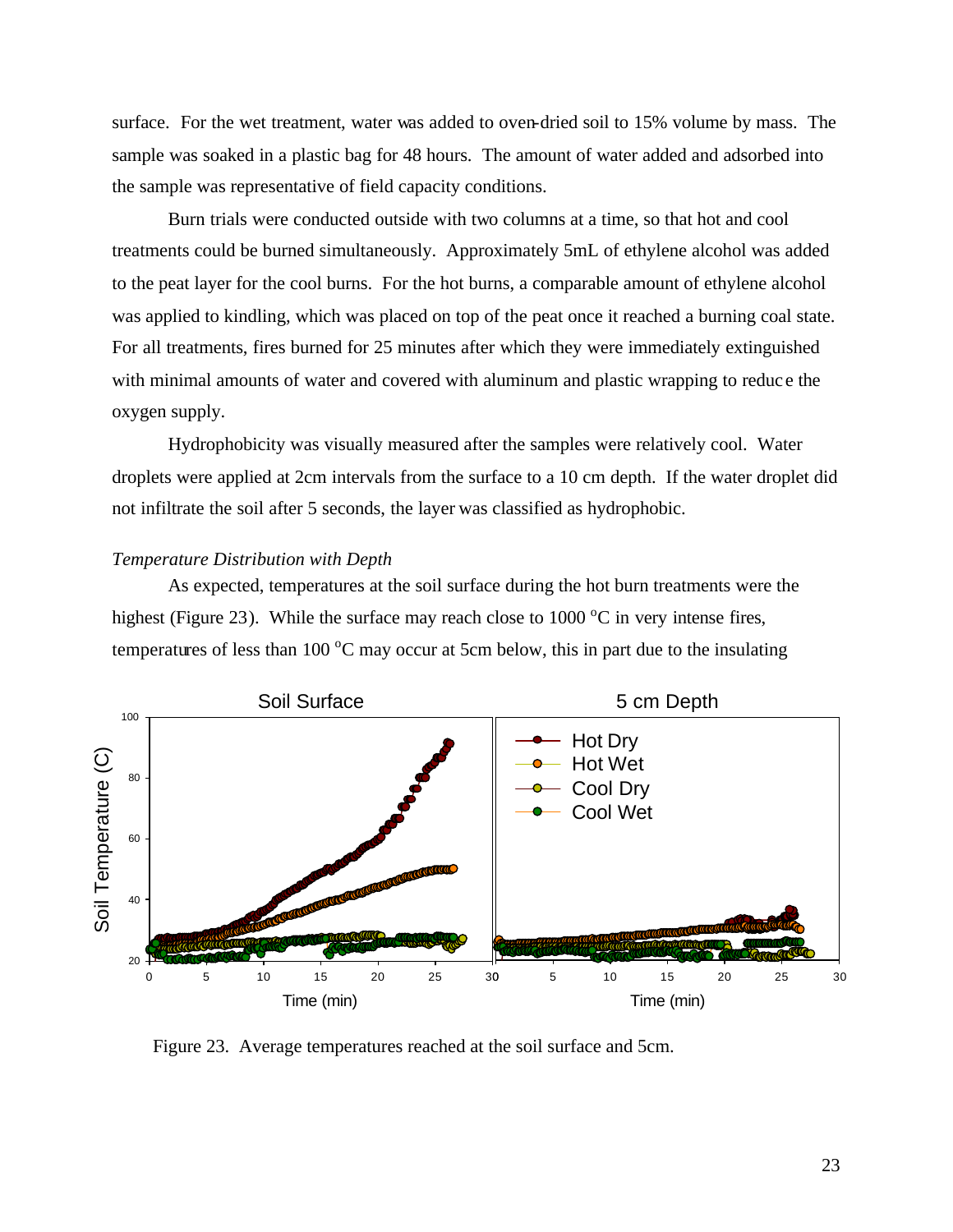properties of dry soil (Giovanninni et al. 1988).Temperatures attenuated with depth, because the soil is an effective insulator, and temperatures showed little variation at 5 cm below the surface between any of the treatments. The heat dampening properties of soils dramatically decrease the degree to which soil layers below the surface are heated. The 25-minute burn period, followed by extinguishing smoldering particles, limited heat transfer in the soils. Because soil is a good insulator, heat penetrates to depth slowly. Post-fire smoldering of downed vegetation can greatly extend soil heating at depth and intensify fire effects such as hydrophobicity. An increase in burn duration leads to an increase in depth and degree of soil heating (Schimmel and Granstrom, 1996).

Both the degree and depth of soil heating depend on the heat capacity and thermal conductivity of the soil. Wet soils have lower heat conductivity than dry soils due to the high heat capacity of water. Because of water's high heat capacity, temperature gradients in wet soils are far shallower than those in dry soils (DeBano, 1976). Under dry conditions little water is available to buffer heating, consequently available thermal energy directly heats the soil. Soil water buffers the heating effects of fire by sequestering thermal energy for vaporization.

## *Hydrophobicity*

The presence and depth of the hydrophobic layer in each of the 4 burn treatments (hot/cool dry and hot/cool wet) is summarized in Figure 24. Hydrophobicity was found deeper and more often in the hot, dry burn treatments, with a hydrophobic layer at 2 and 4 cm below the surface in 100% of the hot dry treatment profiles and at 6 and 8 cm below the surface in 67% of the hot dry treatment profiles tested. In contrast, in the wet-treatment burns, hydrophobic layers were found in only 33% of the soil profiles at 2, 4 and 6 cm depths, and not at all below 6 cm. The gases responsible for hydrophobic layer formation moved deeper in the hot dry treatments for two reasons: the temperature at which condensation occurs was at a greater depth in the hot dry treatments, due to the considerably higher soil temperatures, and gas movement in the wet soils was restricted due to the greater number of water-filled pores.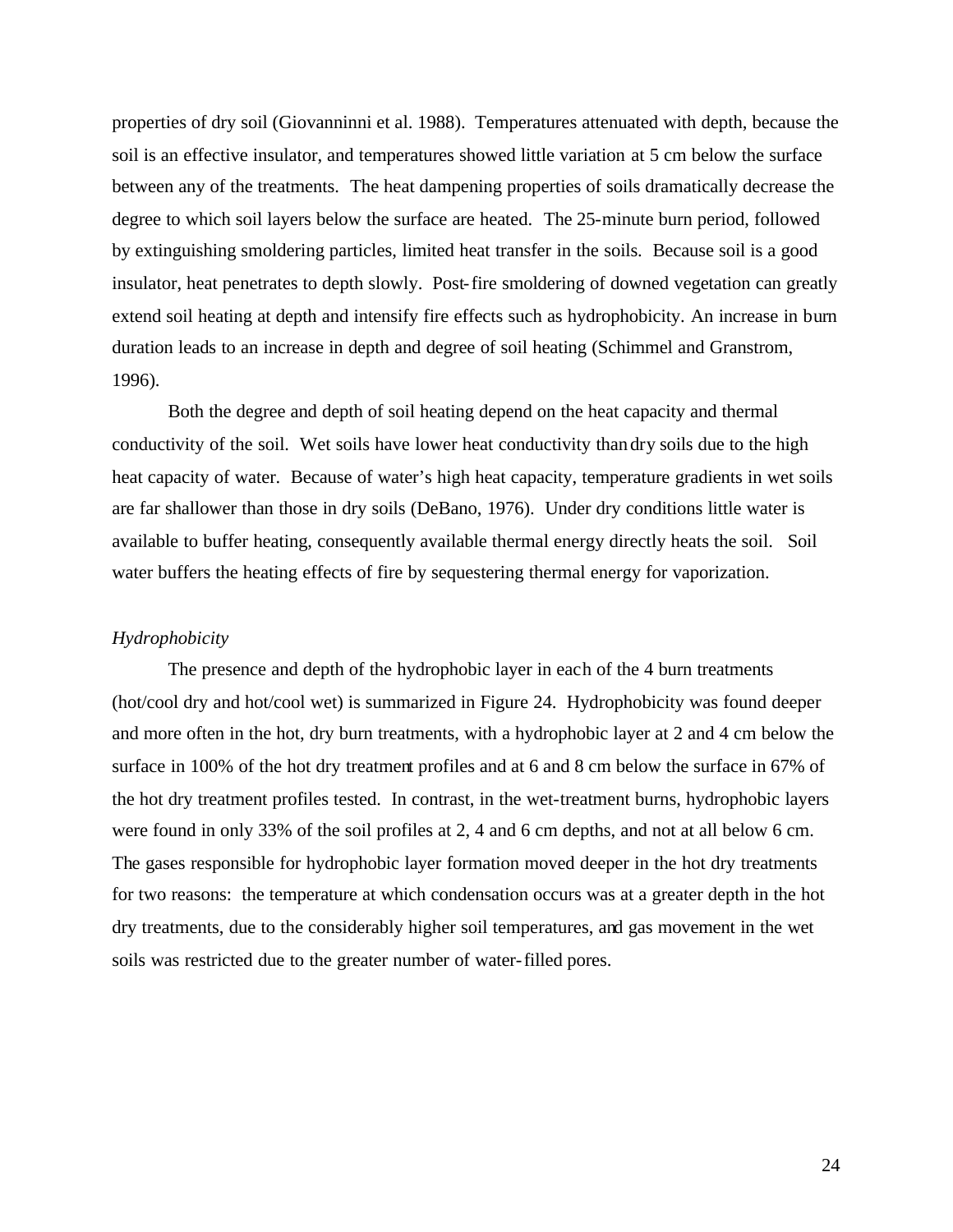

Figure 24. Proportion of columns with hydrophobic layers present at varying depths.

Because of the spatial variability in these properties the idea of a uniformly distributed hydrophobic layer in a natural scenario is greatly over simplified and it is more likely that the development of water repellency is highly variable throughout a burn area. To demonstrate the substantial thermal heterogeneity found during a natural wildfire, we summarized the hottest temperatures recorded for each thermocouple at each depth in both the hot dry and wet treatments (Table 4). These numbers represent the variability found in relatively small soil

| Depth                       | Fire Condition |               |  |
|-----------------------------|----------------|---------------|--|
| (cm)                        | Hot Dry        | Hot Wet       |  |
|                             | $41.4 - 105.4$ | $32.0 - 82.6$ |  |
| $\mathcal{D}_{\mathcal{A}}$ | $37.7 - 86.7$  | $30.9 - 65.2$ |  |
|                             | $32.1 - 40.9$  | $26.4 - 39.0$ |  |

profiles in our controlled laboratory experiment, and suggest that field conditions would be even more variable. This level of heterogeneity must contribute to the patchy distribution of hydrophobic layers across a landscape following fire.

Table 4. Maximum Temperature Ranges in Burned Soils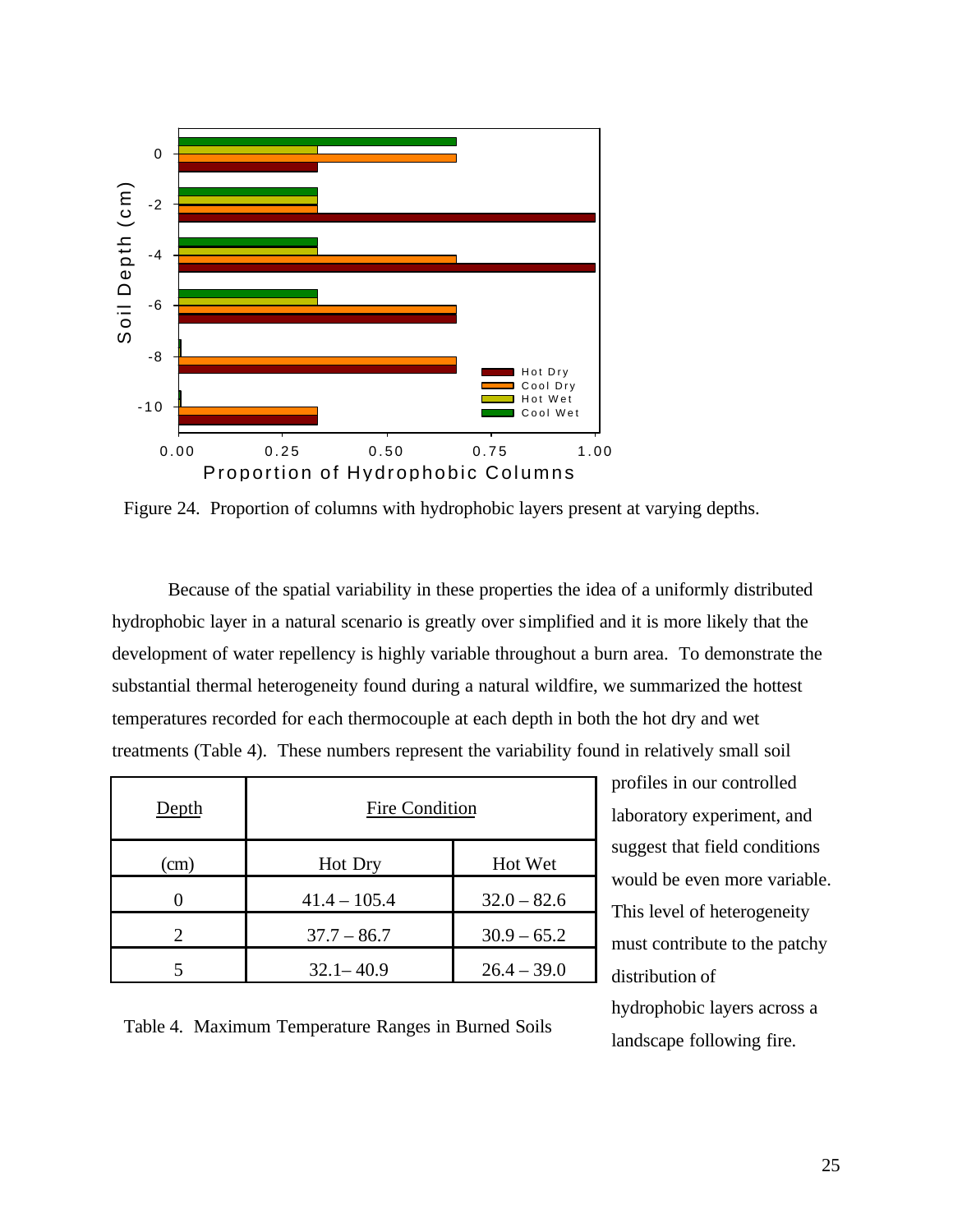## *FOFEM*

The First Order Fire Effects Model (FOFEM) was developed by the Intermountain Fire Research Laboratory to predict the direct, indirect, or immediate quantitative effects on tree mortality, fuel consumption, mineral soil exposure, smoke production, and soil heating of prescribed or wildfire. FOFEM is a mechanistic model, with a system of computation characterized by the laws of physics and chemistry. The model uses algorithms, gleaned from the fire effects literature, that are predictive over a range of conditions. A decision key selects the best available algorithm for the conditions specified by a user, which include soil texture, vegetation and fuel types, % crown fire, amount of duff, soil moisture, region, and season. Alternatively, realistic default values are provided for many inputs, minimizing the data required.

We used the model to explore soil heating with depth over time, which is calculated with heat and vapor flow equations. The parameters we used include interior west region, fall season, lodgepole pine vegetation type, natural fuel, 50% crown fire, typical amounts of fuel types, litter and duff, % rotten logs and log loading distribution using default values set by the model, and a coarse loam soil texture. We varied the moisture conditions, running moderately wet (Figure 25) and dry (Figure 26) scenarios.



Figure 25. Soil heating with depth over time for moderately wet scenario.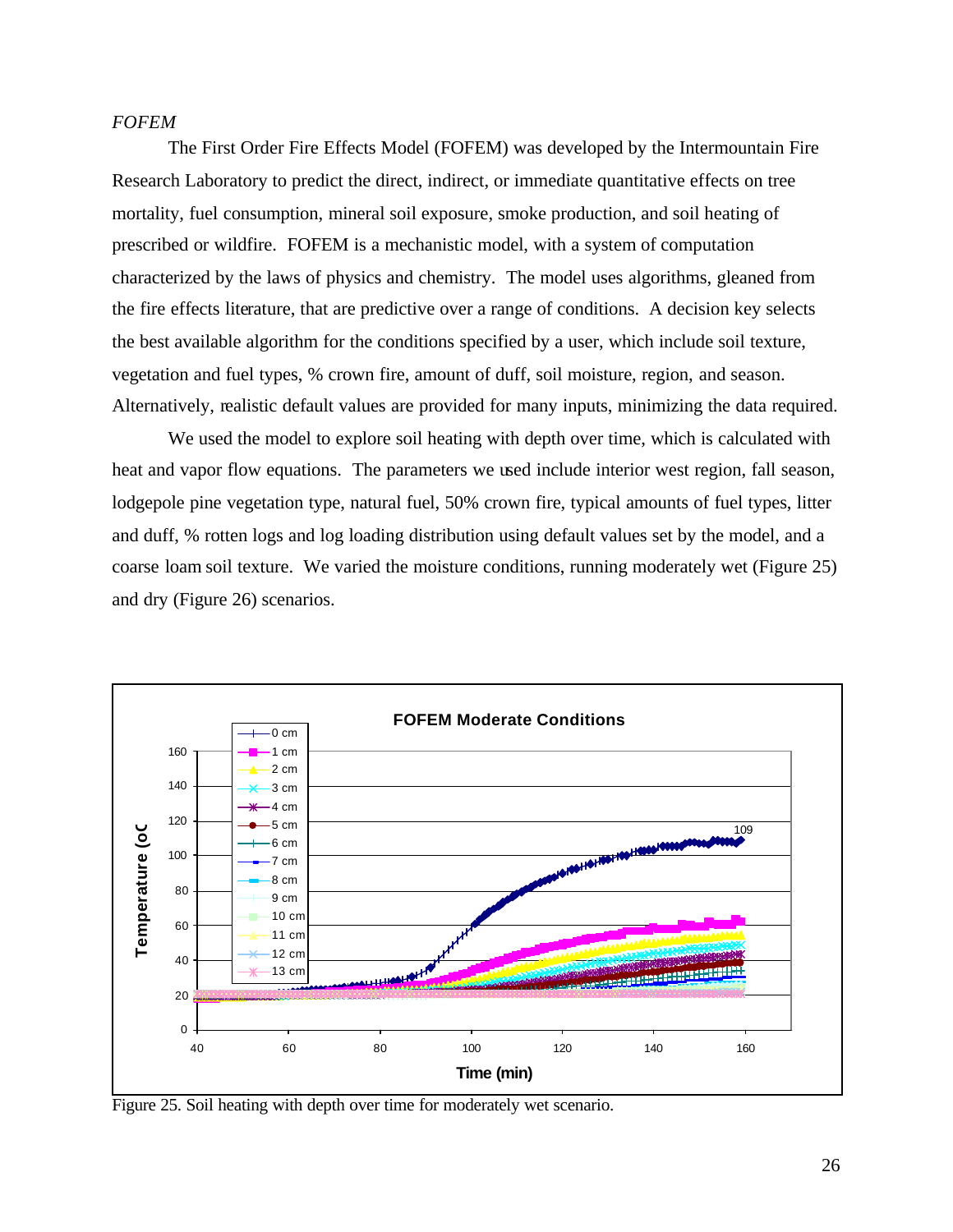

Figure 26. Soil heating with depth over time for dry scenario.

Consistent with the results from our laboratory-burned soils, the highest temperatures occur at the surface, and under dry conditions. Both graphs show a decrease in soil heating with depth, also known as heat amplitude dampening, which demonstrates soil's insulating property.

The model proved useful for demonstrating soil-heating trends, but fails to depict variability inherent to wildfire, which was clearly demonstrated in our "controlled" burn. The model also seemed unresponsive to changes in many of the variables despite its professed ability to select the best algorithm for input values. First-order fire effects form an important basis for predicting secondary effects such as tree regeneration, plant succession, and changes in site productivity. These long-term effects involve interaction with many variables and are not predicted by the model, but insight into the potential of a site post-burn is gained by understanding the first order effects.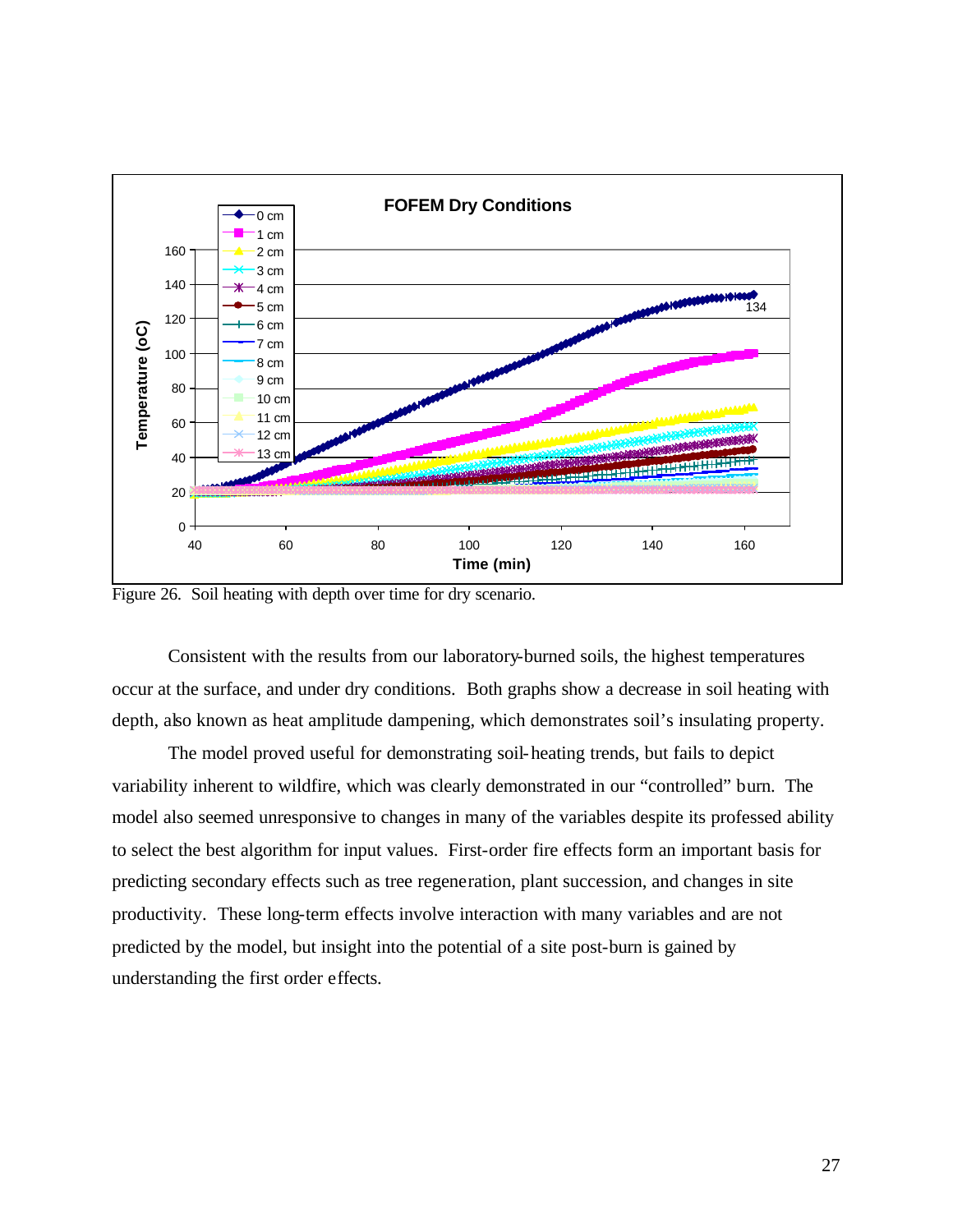## *Chemical Analysis on Laboratory-Burned Soils:*

To test for immediate-post fire effects on soil chemistry, we analyzed laboratory-burned soils, testing the same parameters with the same methods previously described. These parameters were analyzed across the temperature and moisture treatments, and between top and bottom layers of the soil profiles constructed for the laboratory burn. With the exception of potassium, all treatments were not statistically different (Table 5). Potassium was significant in

|                                      | Hot/Wet | Hot/Dry | Cold/Wet | Cold/Dry |
|--------------------------------------|---------|---------|----------|----------|
| pH                                   | 4.9     | 4.9     | 5.0      | 4.9      |
| $EC$ (dS./m)                         | .24     | .22     | .29      | .25      |
| OM (%)                               | 5.7     | 5.7     | 6.6      | 6.3      |
| $\overline{\mathrm{NH}}_4{}^+$ (ppm) | 13.2    | 12.3    | 12.8     | 12.1     |
| $\overline{NO_3}^+$ (ppm)            | 1.0     | 1.0     | 1.0      | 1.0      |
| $P$ (ppm)                            | 12.2    | 8.6     | 10.8     | 14.5     |
| $K$ (ppm)                            | 147.6   | 111.8   | 147.8    | 128      |

the wet treatments, because the addition of water makes potassium more vulnerable to extraction, we do not believe that this was a fire induced change.

#### Table 5. Mean values for soil parameters

With the exception of nitrate and phosphorus, all soil parameters varied significantly between the upper soil layers, which were most affected by fire and elevated temperatures, and the lower layers, where temperatures did not increase during the burn. Organic matter in the top

|                                    | Top   | <b>Bottom</b> |
|------------------------------------|-------|---------------|
| pH                                 | 5.2   | 4.8           |
| $EC$ ( $dS/m$ )                    | 0.28  | 0.23          |
| OM (%)                             | 7.7   | 4.5           |
| $\overline{\mathrm{NH_4}^+}$ (ppm) | 17.2  | 7.9           |
| $NO3- (ppm)$                       | 1     | 1             |
| $P$ (ppm)                          | 13    | 10.1          |
| K (ppm)                            | 156.8 | 110.9         |

Table 6. Mean values for depth

 layer was significantly higher than in the lower layer, in part due to the wood and peat additions to the soil surface during burning. There were no chemical changes with temperature and water treatments, with the exception of potassium with water. We did observe chemical changes with depth. However, due to the methods used and moderate burn temperature attained, it is difficult to attribute these changes to fire influences.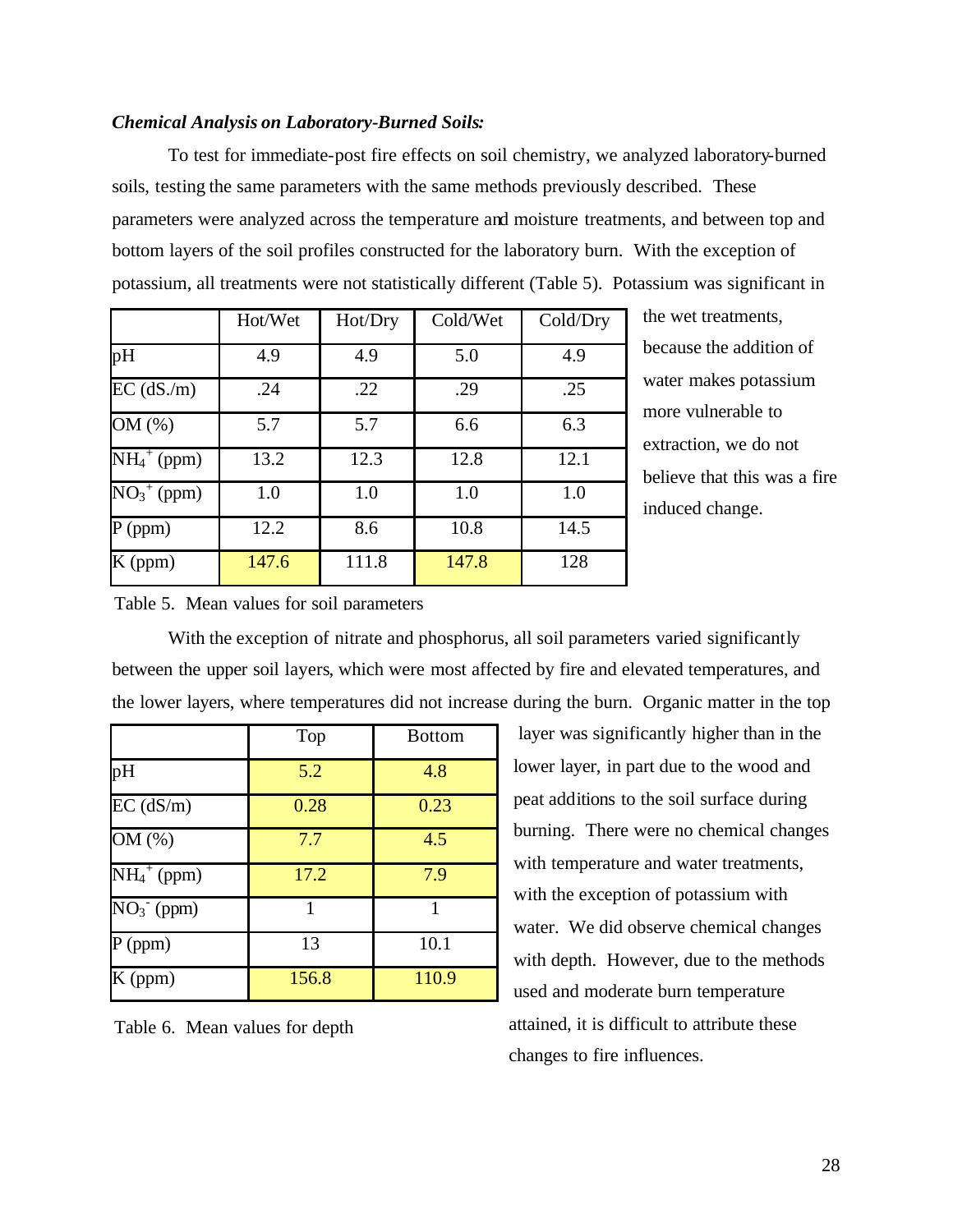#### *Seed Germination in Laboratory-Burned Soils*

Seed germination rates were tested using aqueous extracts derived from the laboratoryburned soils, to determine whether recently burned soils may have an effect on seed germination that field soils sampled one-year post burn would not have. Soil extract preparation, seed



germination methods, and the species used were identical to our previously described work. There was no difference in germination rates between any of the treatments, dry (hot and cold,) or wet (hot and cold). This may be due to the relatively short period of time that fires burned on the soil profile, limiting differences between treatments in potential chemical changes that might affect seed germination.

Figure 27. Germination in laboratory-burned soils

## **Conclusions**

The overall goal of this project was to investigate the interactions between fire, soil, and vegetation across a burn and time gradient. One-year post fire, impacts on vegetation and seed bank are evident, however effects vary spatially. In the field we found decreased vegetation cover and species diversity with increasing burn severity, and patchy distribution of plant cover. The seed bank contained fewer seeds present in soils of the burned areas, as a result of combustion of the litter layer and lethal temperatures reached in the severely burned soils. Even with that decrease, there was still a considerable number of seeds stored in the soils. Those seeds, and roots from plants such as *Vaccinium*, that are able to resprout after fire, represent natural recovery systems that can reduce post-fire erosion.

Fire effects on soil chemistry are also evident one-year post fire. Organic matter combustion resulted in elevated ammonium and phosphorous levels, while organic matter and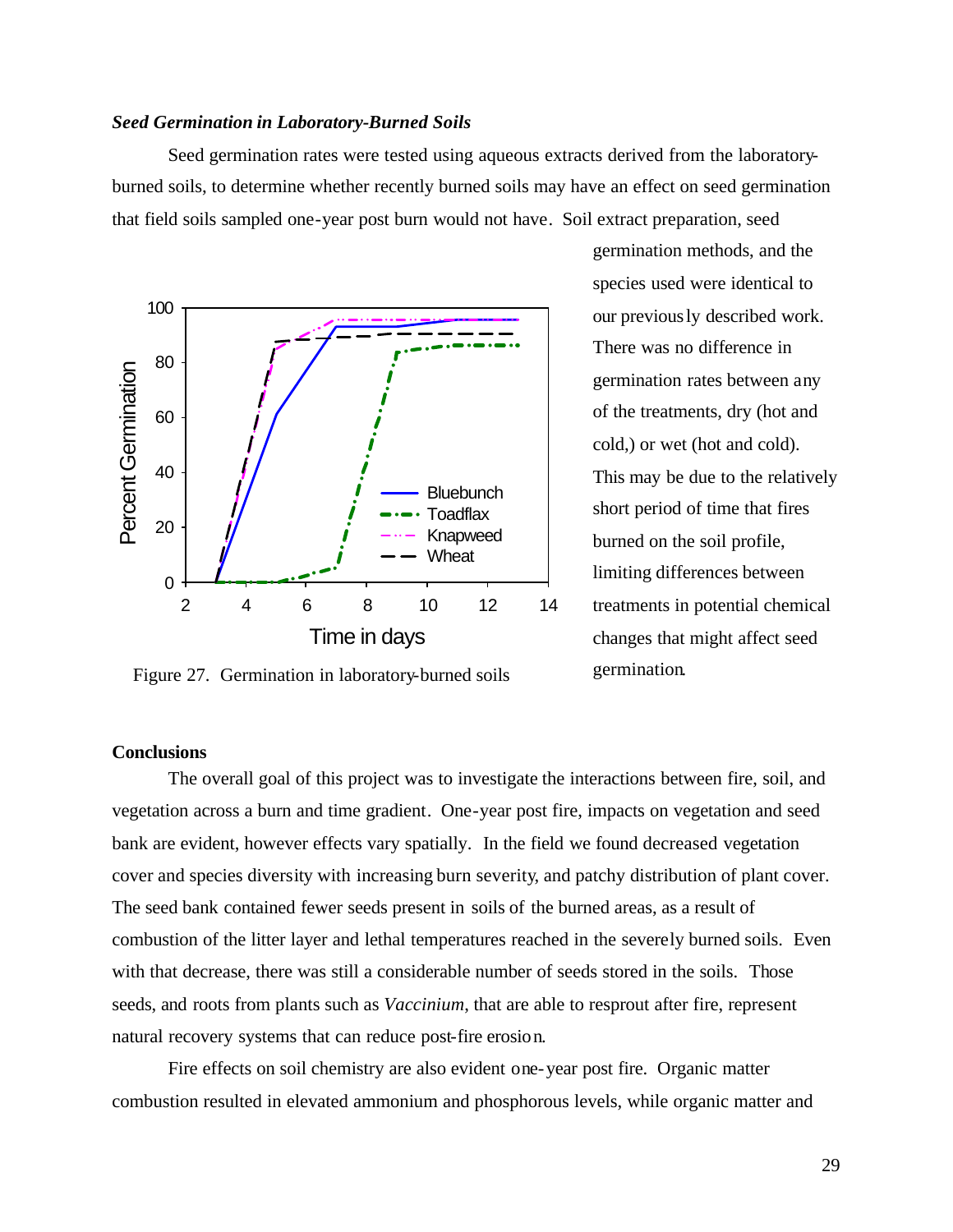potassium levels decreased. The magnitude and extent of these changes, and their subsequent impact on revegetation, are highly variable across the landscape. Potential impacts on vegetation are dependent on topography, climate, nutrient movement, and microbial communities, as well as individual species' nutrient requirements.

Fire effects on seed germination and plant growth are complex and evident for only some of the species studied. To address management concerns regarding invasive species colonization, we examined both native and invasive species' germination and emergence. Both germinated at similar rates, and in some cases the native species germinated at a higher rate than the invasive species, suggesting that invasive species do not necessarily have the advantage in recently burned environments. Bluebunch wheatgrass produced greater biomass in severely burned soils as compared to unburned soils, while knapweed and milkvetch biomass did not differ between burn severities. Both the biomass and emergence data suggest a complex relationship between physical and chemical fire effects and plant reestablishment. This finding may be important in establishing vegetation and erosion practices following a fire.

In conducting laboratory burns, we documented soil's capability of insulating subsurface layers from the extreme temperatures reached at the surface. This insulating ability can protect seeds stored a few centimeters below the surface, protecting an important source of natural revegetation. This observation is useful when considering costly revegetation methods versus the natural regenerative capabilities of the system.

We also documented the formation of hydrophobic layers more often and at greater depths in the dry treatments than in the wet treatments. One possible explanation for this is that there were a greater number of air-filled pores in the dry soil allowing the gases responsible for the formation to move deeper in the profile. Another is that temperatures needed for gaseous condensation of the complex compounds were found closer to the surface in the wet treatments due to the overall lower temperatures recorded. Hydrophobicity is closely related to erosion, mass wasting, and soil resource loss, making its formation a critical soil response following fire. By further studying and understanding the mechanisms driving hydrophobicity and complicating factors such as soil moisture, future erosion losses and system degradation could be minimized.

A recurring point in this study has been the great amount of variation existing in nature. The Purdy Fire burned nearly 3,000 acres in one day (September 27, 2001), with a large amount of heterogeneity in intensity and severity across the 3,000 acres. Even in the controlled setting of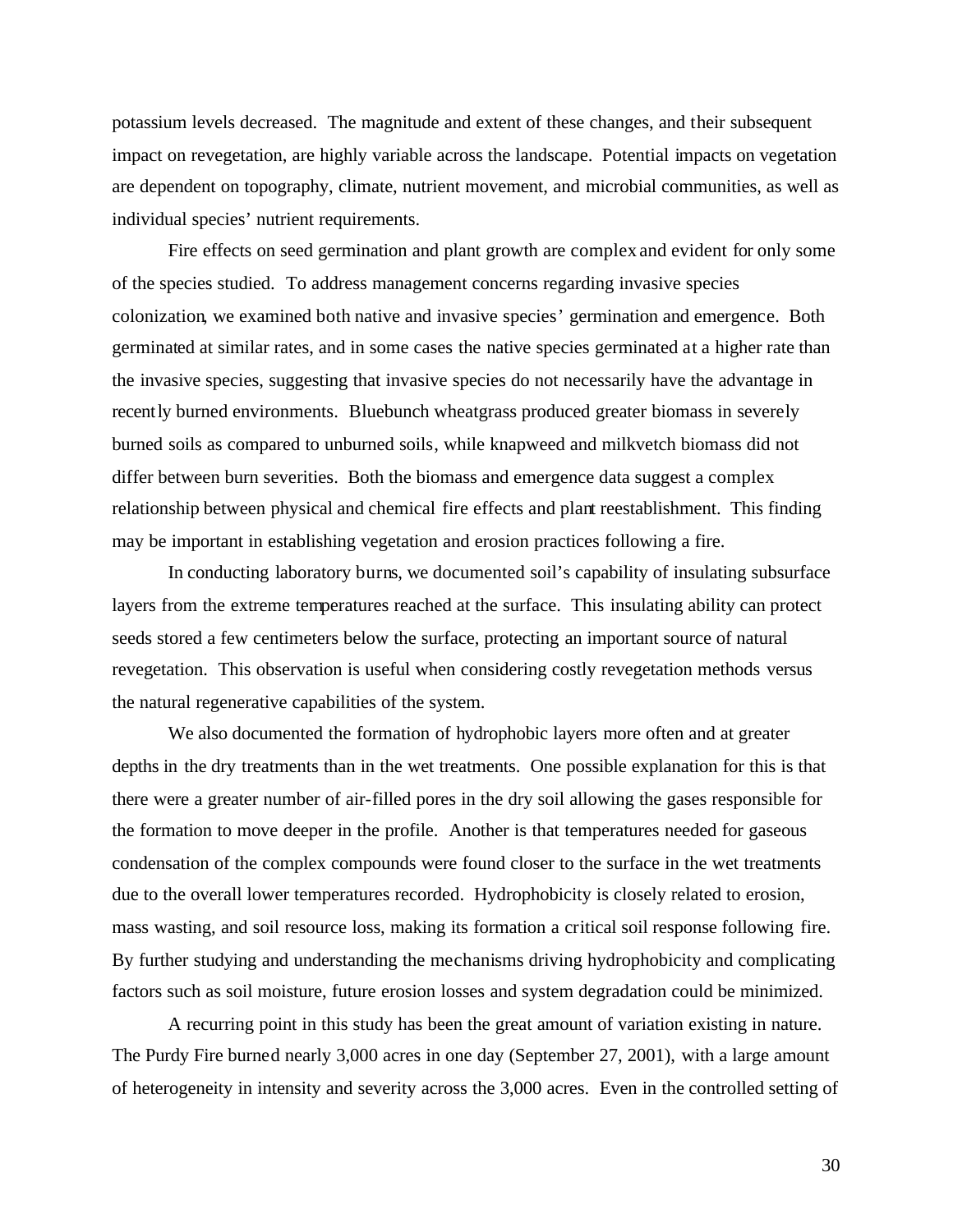a laboratory burn, a high amount of temperature variation and heating variability (Table 4) was observed within the soil profile. This leads us to believe that the large amount of spatial heterogeneity found in a wildfire may result in pockets of soil resources that are not as heavily impacted, so can serve as a source of seeds and soil biota for regenerating forest systems.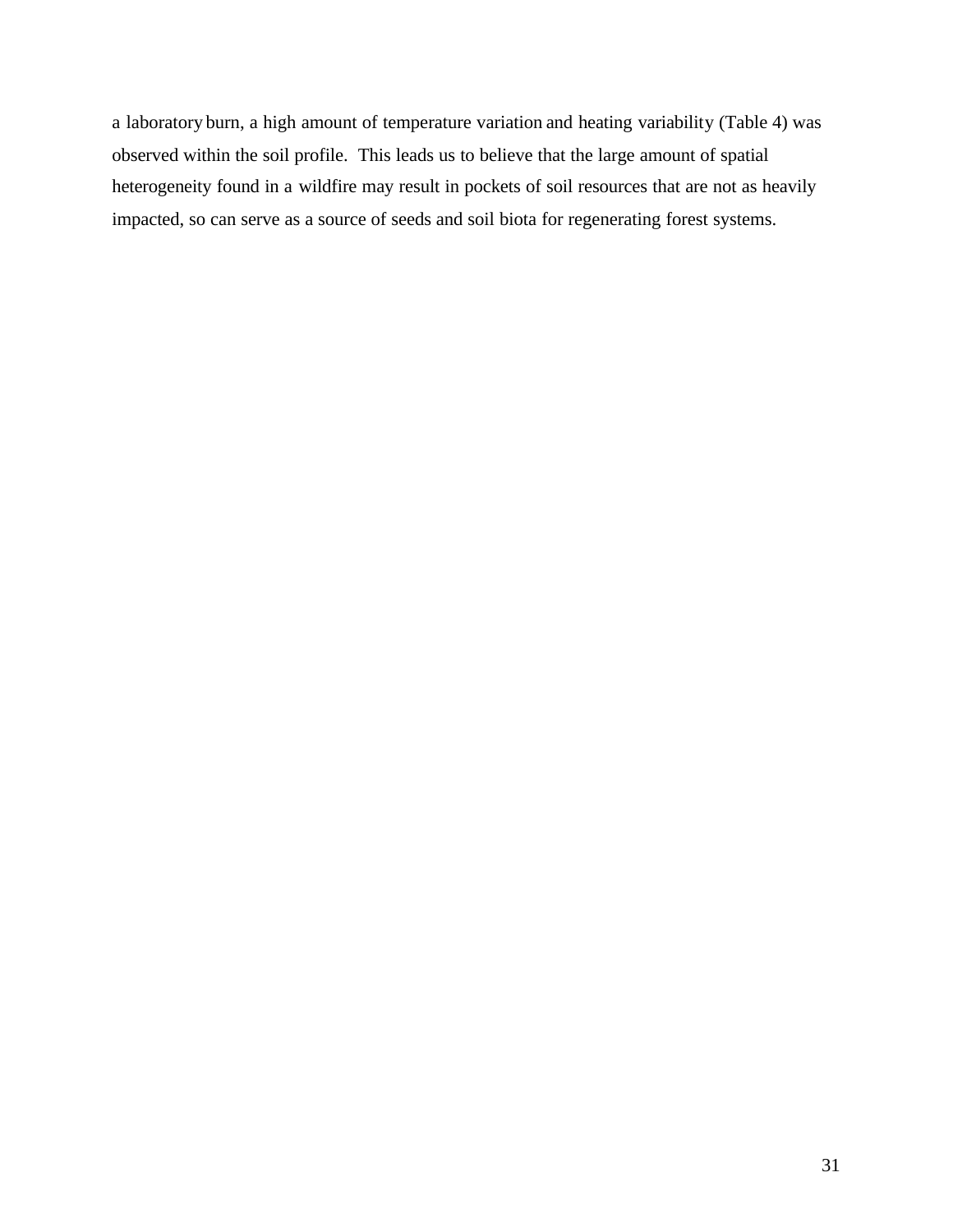## **References**

- Andreu, V., J. Rubio, J. Forteza, and R. Cerni. 1996. Postfire effects on soil properties and nutrient losses. International Journal of Wildland Fire. 6: 53-58.
- Baskin, C.C. and J.M. Baskin 1998. Seeds: ecology, biogeography, and evolution of dormancy and germination. Academic Press, San Diego, CA.
- Blair, J.M. 1997. Fire, N availability, and plant response in grasslands: a test of the transient maxima hypothesis. Ecology. 78: 2359-2368.
- Blank, R., and D. Zumudio. 1998. The influence of wildfire on aqueous-extractable soil-solutes in forested and wet meadow ecosystems along the eastern front of the Sierra-Nevada range, California. International Journal of Wildland Fire. 8: 79-85.
- Choromanska, U., and T. DeLuca, 2001. Prescribed fire alters the impact of wildfire on soil biochemical properties in a Ponderosa pine forest. Soil Science Society of America Journal. 65:232-238.
- DeBano, L.F., Savage, S.M., and Hamilton, D.A. 1976. The transfer of heat and hydrophobic substances during burning. Soil Science Society of America Journal. 40: 779-786.
- DeBano, L.F., 2000a. The role of fire and soil heating on water repellency in wild land environments: a review. Journal of Hydrology. 231-231: 195-203.
- First Order Fire Effects version 5.0 for Windows 2000. <http://fire.org/cgibin/nav.cgi?pages=fofem&mode=1>, September 2002.
- Gashaw, M., and A. Michelsen. 2002. The influence of heat shock on seed germination of plants from regularly burned savanna woodlands and grasslands in Ethiopia. Plant Ecology. 159:83-93.
- Giovannini, G., S. Lucchesi, and M Giachetti. 1988. Effect of heating on some physical and chemical parameters related to soil aggregation and erodibility. Soil Science. 146: 255- 261.
- Hungerford, R.D., M.G. Harrington, , W.H. Frandsen, K. C. Ryan, and G.J. Niehoff. 1990. Influence of fire on factors that affect site productivity. Symposium on Management and Productivity of Western-Montane Forest Soils, Boise, ID.
- Izhaki, I., Henig-Sever, N., and Ne'eman, G. 2000. Soil seed banks in Mediterranean Aleppo pine forests: the effect of heat, cover, and ash on seedling emergence. Journal of Ecology. 88**:** 667-675.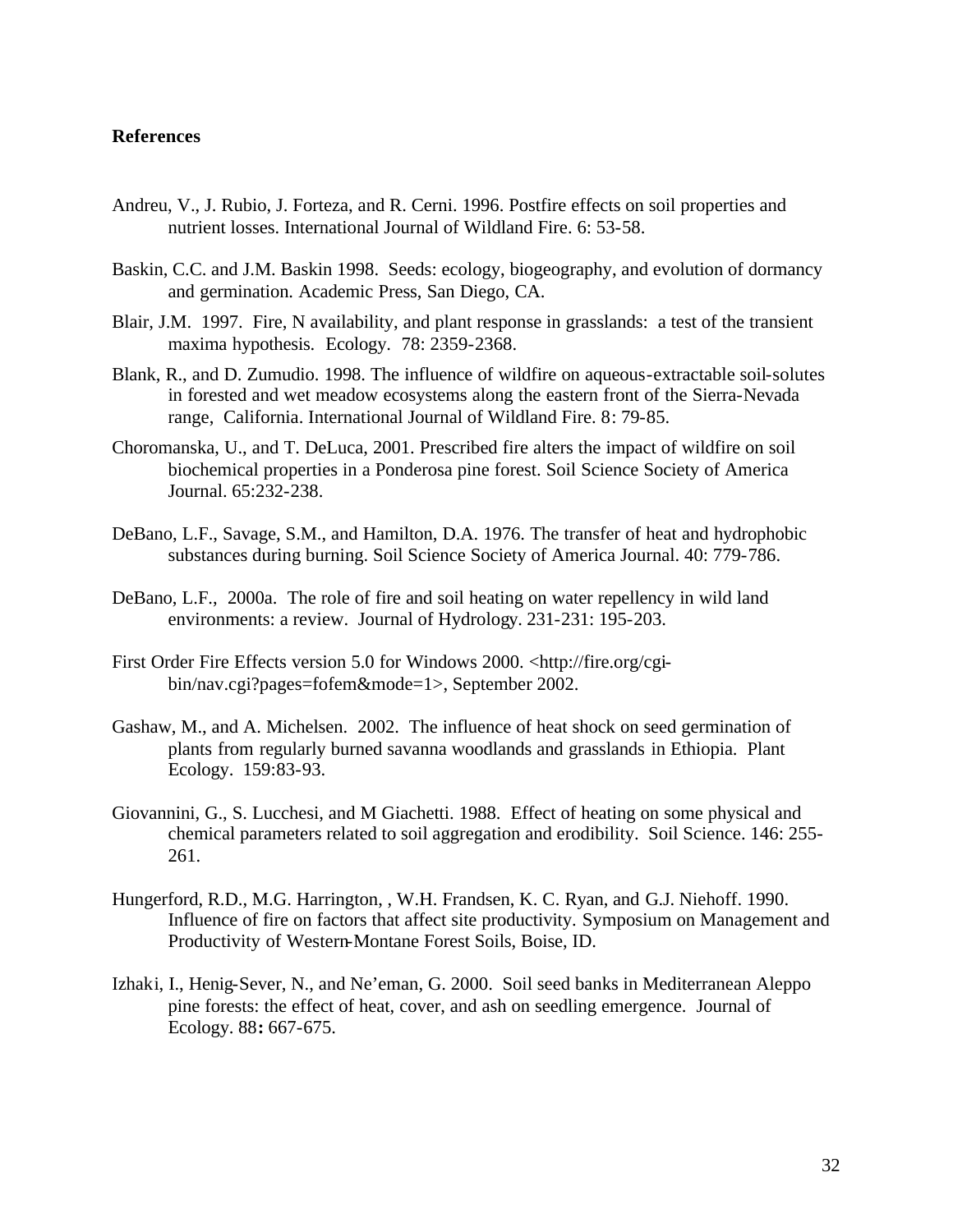- Jensen, M., A. Michelsen, and M. Gashaw. 2001. Responses in plant, soil inorganic and microbial nutrient pools to experimental fire, ash and biomass addition in a woodland savanna. Oecologia. 128:85-93.
- Keeley, J. and C. Fotheringham. 1998. Smoke induced seed germination in California chaparral. Ecology. 79: 2320-2336.
- Odion, D.C. and Davis, F.W. 2000. Fire, soil heating, and the formation of vegetation patterns in chaparral. Ecological Monographs. 70: 149.
- Raison, R., 1979. Modification of the soil environment by vegetation fires, with particular reference to nitrogen transformations: A review. Plant and Soil. 51: 73-108.
- Schimmel, J. and Granstrom, A. 1996. Fire severity and vegetation response in the boreal Swedish forest. Ecology. 77: 1346-1450.
- Wills, T.J. and Read, J. 2002. Effects of heat and smoke on germination of soil stored seed in a southeastern Australian sand heathland. Australian Journal of Botany. 50: 197-206.